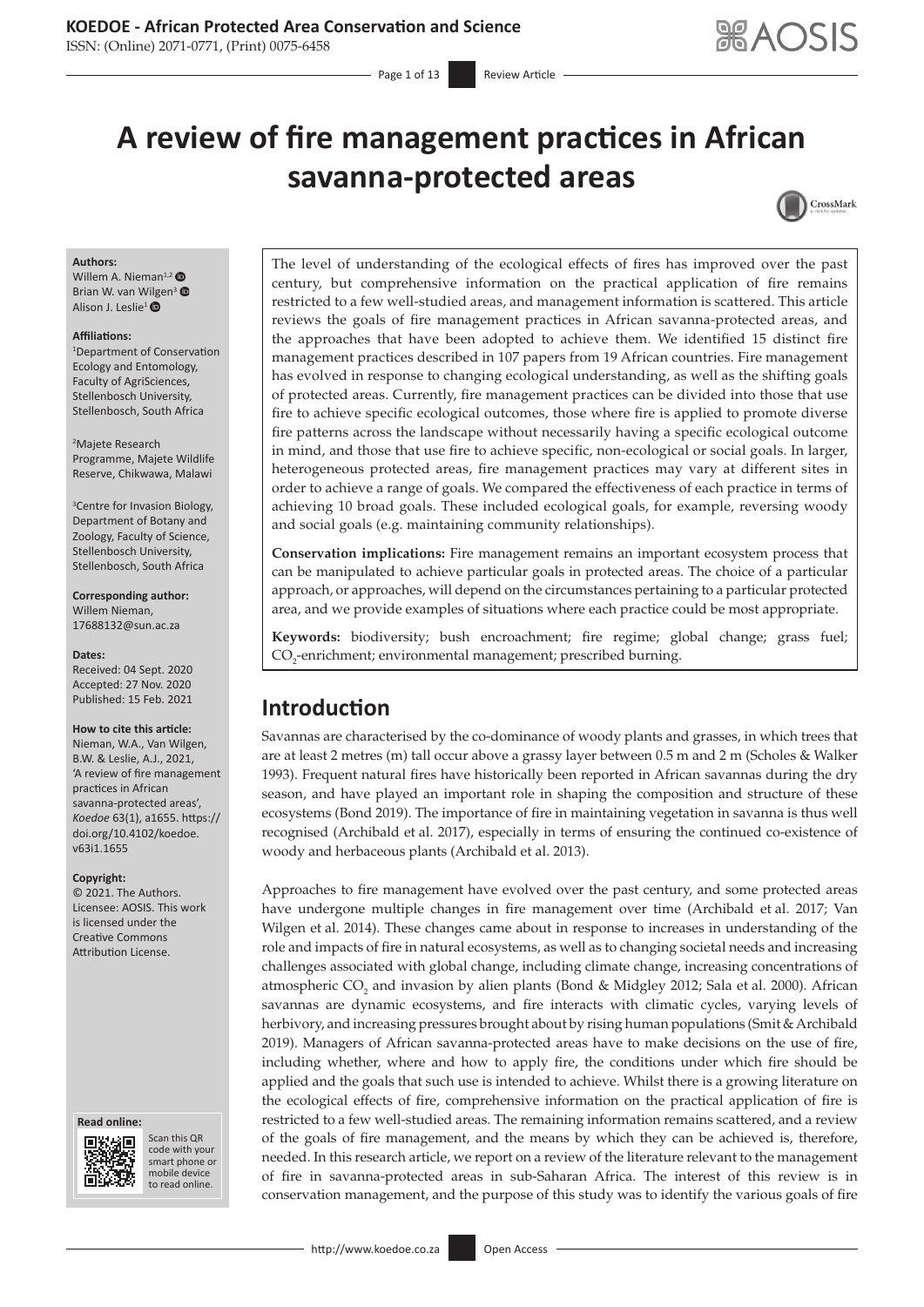management in protected areas and to review the practices that have been put forward to achieve them. The focus of this review was on studies that dealt with the practical application of fire in African savanna-protected areas, and the assessment of this study was based on these practical applications, and not on the many papers that dealt with the ecological effects of fire, or with the fire management of other African ecosystems, including forests, grasslands and shrublands, or agricultural land uses.

# **Methods**

A review of the relevant literature was initiated by examining the Scopus and Web of Science databases in April 2020 to identify papers or book chapters published between 1960 and the present (2020) that were relevant to this study. We used the following selection terms in the title, abstract or keywords of the research article: 'Fire' AND 'Africa' AND 'manag\*' OR 'prescribed' OR 'policy' OR 'plan' OR 'control' AND 'protected' OR 'reserve' OR 'park' OR 'conserv\*'. For all of the papers identified, we read the abstracts and excluded papers that were not relevant to the specific aims of this study (e.g. papers that were not from Africa, papers that did not deal in sufficient detail with fire, papers that dealt with vegetation types other than savannas, papers that were not relevant to protected areas or their management or papers that addressed the ecological effects of fire, but not the management of fire). We then identified additional sources based on the personal knowledge and on references cited in papers identified in the search (these included studies or management plans not covered by Scopus or Web of Science).

For each of the papers that were retained or added, we noted the country where the study was conducted, the goals of fire management, the practices that were implemented or proposed to achieve the goals, the time periods in which the practices were implemented, and the principal findings or recommendations. We used this information to examine how and why management practices changed during the 20th century and beyond, and how different practices were implemented to achieve specific conservation goals.

# **Ethical consideration**

This article followed all ethical standards for research without direct contact with human or animal subjects.

# **Results Literature identified**

The systematic search revealed 903 papers and book chapters, of which 848 were excluded for one or more of the reasons outlined above. We also identified 52 additional sources, and thus, had a sample of 107 papers based on the review. Papers were sourced from 19 African countries, with over half (58) being from South Africa (Figure 1). Several important early papers arose from a landmark conference dedicated to fire in Africa, which was held at Tallahassee, Florida in 1971, with contributions from 20 authors covering seven African countries in southern, eastern and western Africa (Komarek 1972). Following this, the rate of publication remained below one paper per year until the year 2000, after which there was a steady increase in published studies related to fire management in Africa (Figure 2).

# **Evolution of fire management**

Fire management has evolved during the past century in response to changing ecological understanding, as well as to the shifting goals of protected areas (Bond & Archibald 2003;



**FIGURE 1:** Origin of published sources on fire management in African savanna-protected areas.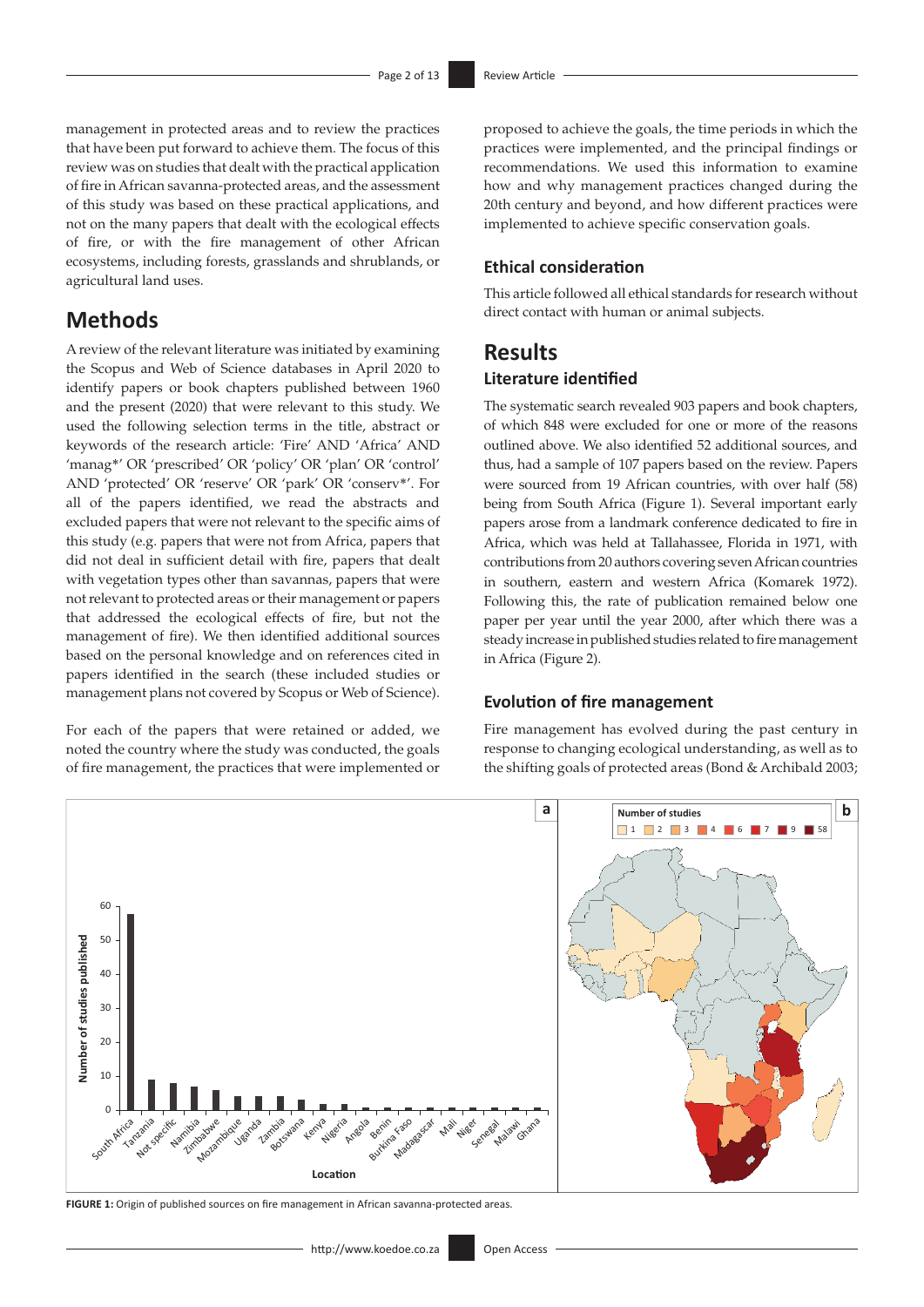Mentis & Bailey 1990) (Figure 3). In the early 20th century, colonial foresters often influenced the fire policy for large areas of woodland across Africa. Foresters believed that fire prevented vegetation from attaining its full potential ('climax') through succession after disturbance (as set out by Clements 1916), and that it led to landscape degradation in wooded areas (Aubréville 1947; Chipp 1922; Rains 1963; Stebbing 1937). Some examples of interpretations of fire effects in terms of Clements' succession model include regular burning kept savannas in a 'non-climax' (Phillips 1930) or 'sub-climax' (Roux 1969) condition, 'climax' savanna woodlands could persist in the absence of fire



**FIGURE 2:** The cumulative number of published studies related to fire management in African savanna-protected areas between 1922 and 2020.

(Austen 1972) and climax vegetation was a 'theoretical ideal' towards which savannas would develop in the absence of fire (West 1972).

These interpretations led, in turn, either to attempts to exclude fire or to the promotion of early dry season fires of relatively low intensity that would minimise impacts on trees (Geldenhuys 1977; Laris & Wardell 2006; Trapnell 1959). Examples include a total ban on fires in Etosha National Park in Namibia (from its establishment in 1907 up to the 1980s) (Stander, Nott & Mentis 1993), in the Kruger National Park in South Africa (1948–1955) (Joubert 2007), and protection from fire over large parts of Hwange National Park in Zimbabwe in the 1960s and beyond (Austen 1972). In West Africa, fire was regarded as damaging in the early 20th century, and periodic attempts were made to ban fires. However, the inevitability of fire led to the acceptance of early dry season burning in the mid-1950s (Wardell et al. 2004). The policy was underpinned by the findings of burning experiments, which established that early dry season burns would allow trees to regenerate and would also limit the more destructive effects of late dry season fires (Charter & Keay 1960; Trapnell 1959).

In contrast, the influential ecologist JFV Phillips also noted in 1930 that '[*c*]ontrolled firing is a useful and oftentimes necessary agent in veld management' (Phillips 1930). Mid-20th century pasture scientists followed this lead, noting that fires played an important role in the management of grassy rangelands (including savannas), serving to remove



NP, National Park; GR, Game Reserve.

FIGURE 3: Examples of factors that influenced changes in fire management policies and management responses in selected African savanna-protected areas over the past 100 years.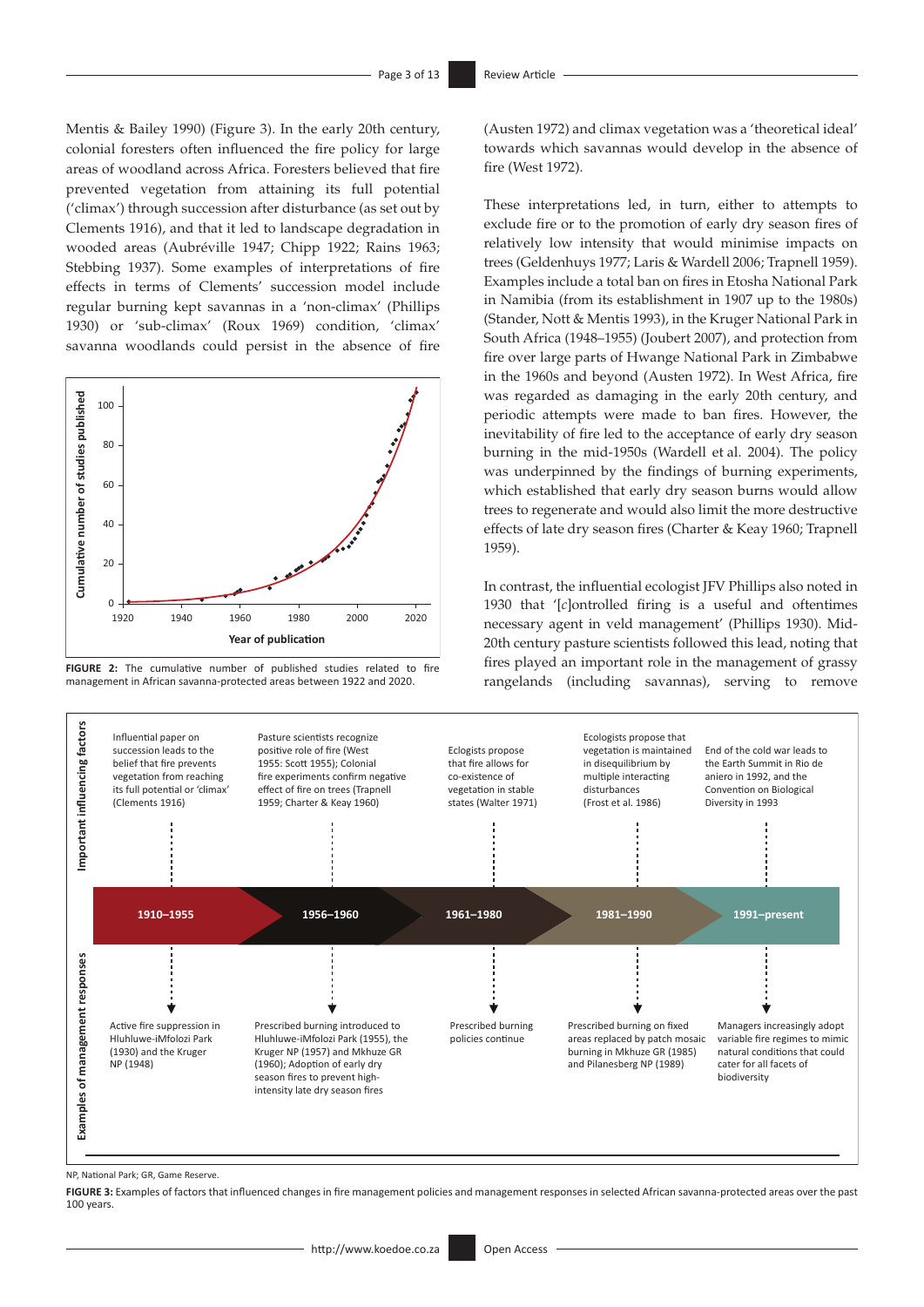unpalatable material and rejuvenate the grass sward, as well as retarding encroachment by woody plants (Scott 1955; West 1955). Scott (1955) proposed that early wet season burns (applied in spring after the first rain) would be least harmful to the vegetation. Managers of protected areas thus found themselves conflicted. For example, Austen (1972) noted that 'good forest policy (early burning) is not good wildlife policy', as early burning was less detrimental to trees but encouraged bush encroachment. The recognition that fire was inevitable, and often necessary, led to the increasing adoption of fire as a management practice in many protected areas. In 1955, prescribed burning was initiated in the Hluhluwe-iMfolozi Park, South Africa, *inter alia* to counter bush increase and to improve visibility for tourists (Vincent 1970). In the Kruger National Park, the application of early wet season fires on a 3-year cycle on fixed areas ('blocks') across the whole park was initiated in 1957 (Brynard 1958). This policy change revealed that fires were both inevitable and ecologically important, and was to stay in place until 'proven incorrect'.

Initially, fire management was aimed at maintaining protected areas in a desired (stable) state by applying fire at regular intervals, in line with ecological theories of equilibrium at the time (Mentis & Bailey 1990). These theories predicted that grass-tree coexistence was possible, for example, because of niche separation in the rooting depths of grasses and trees that allowed differential access to water in shallow and deeper layers of the soil (Walter 1971), and that a range of stable states were possible (Scholes & Archer 1997). Ecologists subsequently developed disequilibrium models, which suggested that stable states could not exist, and that wet and dry climatic cycles, fluctuating levels of grazing and browsing, and differences in fire frequency and intensity all combined to continually change the relative mix of grasses and trees (Mentis & Bailey 1990; Scholes & Archer 1997). This led to the encouragement of more variability in the application of fire.

A growing recognition of the importance of biodiversity also influenced fire management in the later 20th century. The Convention on Biological Diversity entered into force on 29 December 1993 and was initially signed by 168 countries. Member countries undertook, as per Article 8, to establish and manage protected areas that could maintain viable populations of all species. Managers of African savannaprotected areas began to shift their focus from creating forage for large mammals or protecting trees to catering for the needs of all species. Given the lack of scientific evidence to underpin the formulation of appropriate fire regimes, managers opted for variable fire regimes that would presumably mimic natural processes and provide a wide range of conditions to support all facets of biodiversity. One such approach was patch mosaic burning, which was initially developed in Australia (Saxon 1984) and which aims to create diversity in all elements of the fire regime (Brockett, Biggs & Van Wilgen 2001; Parr & Brockett 1999). The approach

assumes that spatial and temporal heterogeneity in fire patterns will promote biodiversity conservation. A policy of patch-mosaic burning was implemented in Mkhuze Game Reserve in 1985 (Mulqueeny, Goodman & O'Connor 2010), in Pilanesberg National Park in 1989 (Brockett et al. 2001) and in the Kruger National Park in 2005 (Van Wilgen, Govender & MacFadyen 2008). Siegfried (1981) also noted that 'a primary objective of a fire-management strategy for a nature reserve should be an imitation of the local natural fire regime'. This reasoning led to the adoption of policies of deliberately burning to simulate lightning-ignited fire patterns in Etosha National Park in 1985, Du Plessis (1997), or sought to restrict all fires to those ignited by lightning (in the Kruger National Park in 1999, Biggs & Potgieter 1999). In the early 1990s, the Kruger National Park also adopted adaptive management as an overarching framework to guide all of its activities, including fire management (Van Wilgen & Biggs 2011). Van Wilgen, Biggs and Potgieter (1998) proposed a set of thresholds of potential concern (TPCs) in which upper and lower limits were defined for the area burnt, and the distribution of fire seasonality, size and intensity. Variability in fire patterns was thus tolerated within limits, and if any TPC was exceeded, then either the management approach could be altered or the threshold could be recalibrated (Biggs & Rogers 2003). There was little in the way of scientific evidence to guide the degree of variability in fire regimes required to conserve biodiversity in any of these policies (Parr & Andersen 2006), and the approaches were essentially an insurance policy designed to capture enough variability in fire regimes as might be necessary to cater for all species.

In the 21st century, technological approaches such as remote sensing and fire behaviour prediction models have been increasingly proposed to support the implementation of prescribed burns. For example, it was suggested that remotely sensed estimates of herbaceous biomass (Verbesselt et al. 2006) or fuel moisture content (Verbesselt et al. 2007) could be used to evaluate fire danger, and subsequently assist managers in the identification of areas and timings for prescribed burning. Similarly, real-time monitoring of vegetation biomass with National Oceanic and Atmospheric Administration - Advanced Very High Resolution Radiometer (NOAA-AVHRR) has been proposed for use in arid ecosystems, such as the Etosha National Park (Sannier, Taylor & Du Plessis 2002) and the Tswalu Kalahari Reserve, South Africa (Tokura et al. 2018), to assist prescribed burning as a form of adaptive fire management.

Fire management has historically been adjusted in individual protected areas several times as understanding developed, but there are few well-documented accounts of these multiple changes outside of South Africa. Changing fire policies are well recorded for the Kruger National Park (Biggs & Potgieter 1999; Joubert 2007; Van Wilgen et al. 2014) and the HluhluweiMfolozi Park (Archibald et al. 2017; Vincent 1970). In the Serengeti National Park in Tanzania, fires were essentially tolerated for decades before a formal fire management plan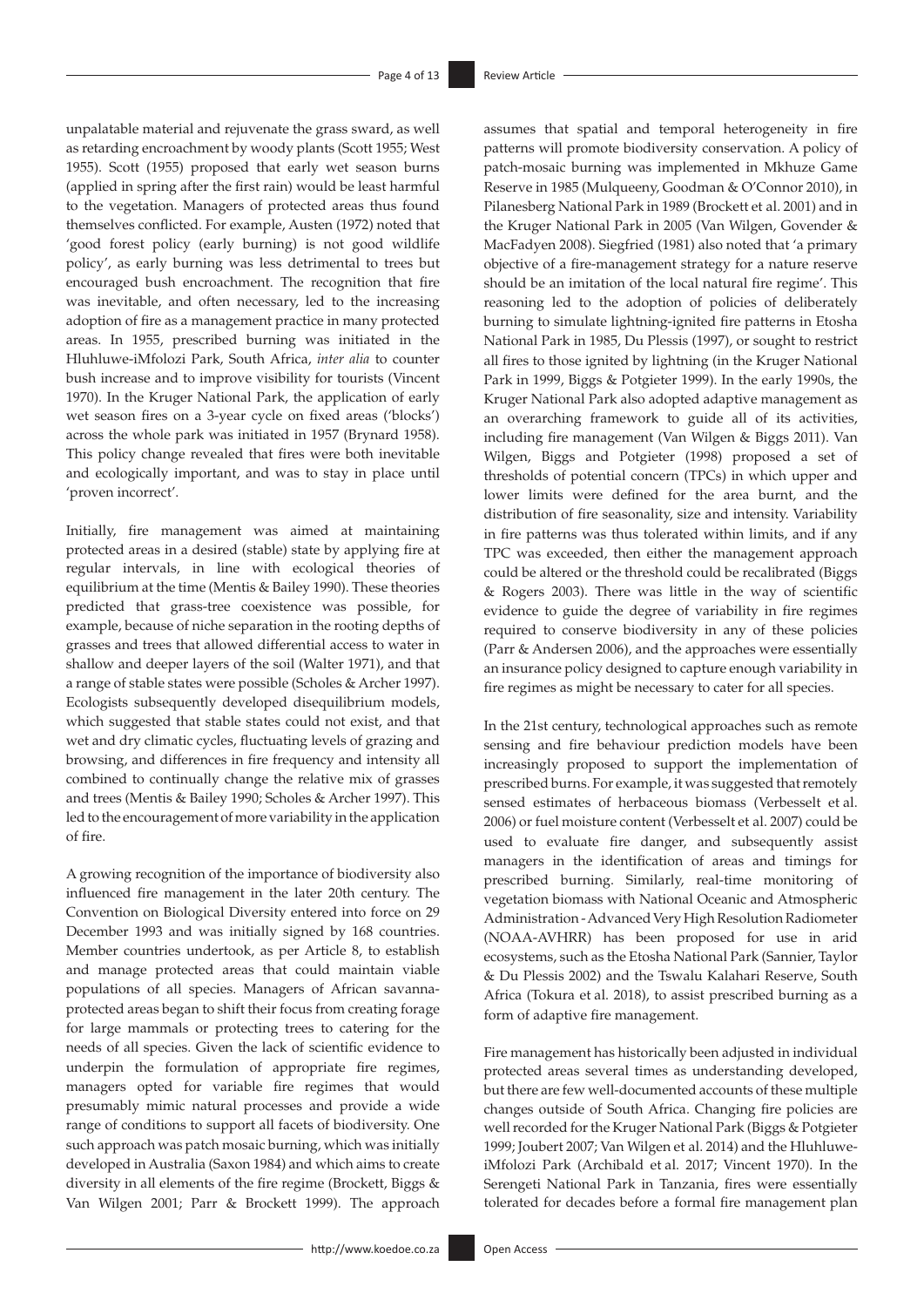was adopted. In the Serengeti, Norton-Griffiths (1979) noted that sources of ignition included lightning, fires ignited by pastoralists, honey-hunters and poachers, and that park wardens used fires to make it easier to apprehend poachers and honey-hunters. In 1988, a fire management plan was adopted for the Serengeti, with the aim of reducing the impact of fire on regenerating woodlands, preventing large fires in the late dry season and improving visibility in tourist areas (Stronach 1988). In the following sections, we discuss the approaches that have been adopted to achieve broad management goals.

## **Broad categories of fire management**

Fire can be manipulated to achieve a wide range of goals in protected areas, and these goals can be divided into three broad categories: Firstly, fire is used to achieve specific ecological outcomes, where fire is applied at a particular frequency, season or intensity, or where fire is intentionally avoided or supressed to directly influence clearly identified aspects of vegetation structure and composition. Secondly, fire is applied to promote a diversity of fire patterns across the landscape (e.g. a mosaic of fire return periods, seasons, intensities and sizes), without necessarily having a specific ecological outcome in mind. The rationale for such approaches has been either that diversity would promote the continued co-existence of co-occurring species that differed in their response or tolerance to elements of the fire regime, or, alternatively, that diversity would mimic natural variations that would have occurred in the absence of human interference. Thirdly, fire is used to achieve specific goals that are non-ecological or social in nature, and these include issues relating to safety or other human benefits (Table 1). Each of these broad categories is discussed below.

## **Fire management to achieve specific ecological outcomes**

#### **Reducing tree mortality**

Up to the mid-20th century, the practice of not using fire, or actively suppressing any fires that may occur, was widely promoted to reduce the putative negative effects of fire, especially on large trees, or to allow for the development of climax vegetation (West 1972). These fire protection policies were common across African savanna areas (Bond & Archibald 2003; Du Plessis 1997; Egunjobi 2018; Laris & Wardell 2006; Pricope & Binford 2012), but these largely failed to achieve their intended purpose, as large fires persisted despite fire suppression (Biggs & Potgieter 1999; Pricope & Binford 2012). Additionally, fire suppression may lead to an increased bush encroachment, particularly when coupled with overgrazing, as shown in Madikwe Game Reserve, South Africa (Hudak et al. 1998, 2004). Fire suppression policies have, therefore, become largely outdated, but some countries, particularly in west Africa (Eriksen 2007; Goldammer & De Ronde 2004), remain opposed to fire. In more recent years, managers wishing to reduce tree mortality rates or promote tree recovery (especially in miombo woodlands, Ryan & Williams 2011) opted for low-intensity, early dry season fires under mild weather conditions (Govender et al. 2006; Ribeiro et al. 2017; Smit et al. 2016), or for reduced fire frequencies (especially in areas with high elephant densities; Eckhardt et al. 2000).

#### **Improve forage quality and remove moribund or unpalatable grass material**

Burning to improve forage quality (i.e. range condition), or to remove moribund or unpalatable grass for the benefit of grazers, usually requires managers to base their decision of whether to burn on the species composition and biomass of the grass sward (Bond & Archibald 2003; Van Wilgen et al. 2003). The main goal is often not necessarily to improve range condition but to encourage uniform grazing, and to decrease unpalatable grasses and bare ground patches. As a result, the forage quality for wildlife is improved, thus enabling larger numbers of grazing animals to be supported. A balanced woody to grass ratio is also established, and wildlife is encouraged to move to less preferred areas in order to prevent overutilisation (Edwards 1984; Trollope 2007). In order to achieve these goals, burning can take place either (1) in the early dry season to produce a flush of green grass regrowth or (2) in the early wet season to remove moribund grass that remains after the dry season with minimal damage to the grass sward (Scott 1955; Trollope 2007). Burning in the early dry season would force grasses to regrow through the dry season without the benefit of moisture, thus removing forage that could sustain grazing mammals through the dry season (Archibald et al. 2017; Scholes & Walker 1993). Fires in either the early dry or early wet season need to be of sufficient intensity to avoid bush encroachment (O'Connor, Puttick & Hoffman 2014). Areas of relatively high rainfall (> 650 millimetres [mm] MAP) can usually be burnt more regularly, but in more arid sites fire should only be applied in years when the grass biomass is unusually high, normally following a period of aboveaverage rainfall, and when the grass species composition warrants the use of fire to remove unpalatable species (Trollope et al. 2014).

#### **Reverse woody encroachment**

In instances where the density of woody plants has increased to undesirable levels, relatively high-intensity fires can be used to reverse woody encroachment and limit tree recruitment (Ryan & Williams 2011; Smit et al. 2016; Van Wilgen et al. 2014). High-intensity fires can also have unintended consequences, such as increased mortality rates of very large trees (Govender et al. 2006; Smit et al. 2016), compromising the safety of burning crews (Kamminga 2001), and increasing greenhouse gas emissions (Van Der Werf et al. 2010). The effect of high-intensity fires on tree mortality is also more pronounced in drier ecosystems (Holdo 2005), in years when grass fuels are high (Govender et al. 2006), and in miombo woodlands, where they inhibit the natural regeneration of miombo trees (Ribeiro et al. 2017). Burning in the late dry season is, therefore, not widely used, although it has been shown to be effective in reducing the cover of shrubs on an experimental basis in the Kruger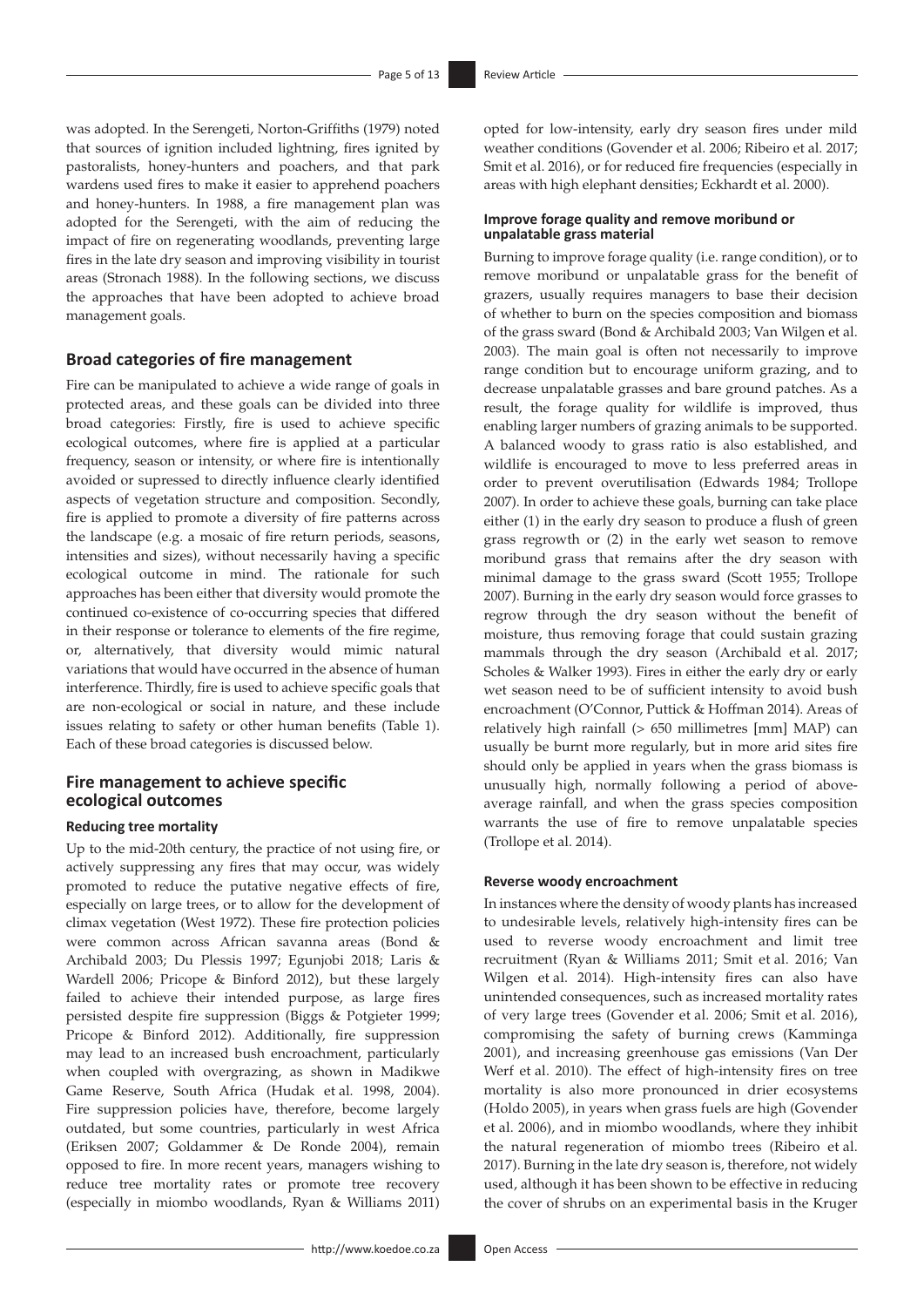| Fire management category                                        | Specific goals                                                                                                                                                                                   | Fire management practice                                                                                          | <b>TABLE 1:</b> Fire management goals and associated practices that have been proposed, or are used, for the management of fire in African savanna-protected areas.<br>Instances where the specific goal and practice have been reported                                                                                                                                                                                                                                                                                                                                                                                                                                                                                                                                            |  |  |  |  |
|-----------------------------------------------------------------|--------------------------------------------------------------------------------------------------------------------------------------------------------------------------------------------------|-------------------------------------------------------------------------------------------------------------------|-------------------------------------------------------------------------------------------------------------------------------------------------------------------------------------------------------------------------------------------------------------------------------------------------------------------------------------------------------------------------------------------------------------------------------------------------------------------------------------------------------------------------------------------------------------------------------------------------------------------------------------------------------------------------------------------------------------------------------------------------------------------------------------|--|--|--|--|
| Fire management to                                              | Improve forage quality                                                                                                                                                                           | Apply burns in the early wet                                                                                      | South Africa (Bond & Archibald 2003; Edwards 1984; Scott 1955)                                                                                                                                                                                                                                                                                                                                                                                                                                                                                                                                                                                                                                                                                                                      |  |  |  |  |
| achieve specific<br>ecological outcomes                         | for the benefit of large<br>grazing mammals and<br>remove moribund or<br>unpalatable grass<br>material                                                                                           | season, base the decision to burn<br>on grass sward composition and<br>fuel loads                                 | Southern Africa (Trollope 2007)<br>Kruger NP, South Africa (Biggs & Potgieter 1999; Brynard 1972; Trollope et al. 1995,<br>2014; Van Wilgen et al. 2003)<br>Serengeti NP, Tanzania (Eby et al. 2015)<br>Kasanka NP, Zambia (Eriksen 2007)<br>Madrid Game Ranch, South Africa (Gureja & Owen-Smith 2002)<br>Nylsvley NR, South Africa (Scholes & Walker 1993)<br>Okavango Delta, Botswana (Trollope et al. 2006)<br>Majete WR, Malawi (Nieman 2020)                                                                                                                                                                                                                                                                                                                                  |  |  |  |  |
|                                                                 | Reverse the<br>encroachment of<br>woody plants                                                                                                                                                   | Burn in the late dry season to<br>achieve high-intensity fires                                                    | Kruger NP, South Africa (Smit et al. 2016)<br>Hluhluwe-iMfolozi Park, South Africa (Archibald et al. 2017; Balfour & Howison 2001;<br>Browne & Bond 2011; Case & Staver 2017; Vincent 1970)<br>South Africa (Bond & Archibald 2003)<br>Madikwe GR, South Africa (Hudak 1999; Hudak, Brockett & Wessman 1998)<br>Southern Africa (Messina et al. 2018)<br>Mkhuze GR, South Africa (Mulqueeny, Goodman & O'Connor 2011)<br>Mokopane WR, South Africa (Munyati, Shaker & Phasha 2011)<br>Okavango Delta, Botswana (Trollope et al. 2006)                                                                                                                                                                                                                                               |  |  |  |  |
|                                                                 | Reduce tree mortality                                                                                                                                                                            | Fire prevention and suppression,<br>or early dry season burns of low<br>intensity, reduction of fire<br>frequency | Zambia (Trapnell 1959)<br>Caprivi, Namibia (Geldenhuys 1977)<br>West and Central Africa (Aubréville 1947)<br>Hwange NP, Zimbabwe (Austen 1972)<br>Kruger NP, South Africa (Eckhardt, Van Wilgen & Biggs 2000; Smit et al. 2016)<br>Nigeria (Egunjobi 2018)<br>Soudan Savanna belt, Mali (Laris & Wardell 2006)<br>Niassia NR, Mozambique (Govender, Trollope & Van Wilgen 2006; Ribeiro et al. 2017)<br>Kidepo Valley NP, Uganda (Ross, Field & Harrington 1976)<br>Zimbabwe (West 1972)<br>Olokemeji FR, Nigeria (Charter & Keay 1960)<br>Kavango, Namibia (Geldenhuys 1977)<br>South Africa (Scott 1955)<br>Serengeti NP, Tanzania (Stronach 1988)<br>Kavango-Zambezi TCA (Pricope & Binford 2012)                                                                                |  |  |  |  |
|                                                                 | Fire must be applied in different<br>Control invasive alien<br>ways according to the ecology of<br>plants<br>the invasive species involved                                                       |                                                                                                                   | Hluhluwe-iMfolozi Park, South Africa (Dew et al. 2017; Te Beest et al. 2012; Te Beest,<br>Mpandza & Olff 2015)<br>Serengeti NP, Tanzania (Bukombe et al. 2018)<br>Marondera RS, Zimbabwe (Masocha et al. 2011)                                                                                                                                                                                                                                                                                                                                                                                                                                                                                                                                                                      |  |  |  |  |
|                                                                 | Protect fire-sensitive<br>Protect specific areas using<br>species or habitats<br>firebreaks, or burn surrounding<br>vulnerable to fire<br>areas in low-intensity fires; no<br>deliberate burning |                                                                                                                   | Serengeti NP, Tanzania (Eby et al. 2015; Stronach & McNaughton 1989)<br>Limpopo Province, South Africa (Pfab & Witkowski 2000)<br>Murchison Falls NP, Uganda (Nangendo et al. 2005)                                                                                                                                                                                                                                                                                                                                                                                                                                                                                                                                                                                                 |  |  |  |  |
|                                                                 | Control disease vectors Any fire<br>(mainly ticks)                                                                                                                                               |                                                                                                                   | Ngorongoro Crater, Tanzania (Fyumagwa et al. 2007; Trollope, Fyumagwa & Trollope 2003)<br>Madikwe WR, South Africa (Goodenough et al. 2017)<br>Serengeti NP, Tanzania (Eby et al. 2015)<br>Sioma-Ngwezi NP, Zambia (Trollope & Trollope 2010)                                                                                                                                                                                                                                                                                                                                                                                                                                                                                                                                       |  |  |  |  |
| Fire management to<br>promote diverse fire<br>patterns          | Promote a diverse<br>fire regime                                                                                                                                                                 | Patch mosaic burning                                                                                              | West Africa (Laris & Wardell 2006)<br>Pilanesberg NP, South Africa (Brockett et al. 2001)<br>Mkhuze GR, South Africa (Mulqueeny et al. 2010)<br>Southern Africa (McGranahan & Kirkman 2013)<br>South Africa (Mentis & Bailey 1990; Van Wilgen 2009)<br>Hluhluwe-iMfolozi Park, SA (Archibald et al. 2017; Balfour & Howison 2001)<br>Kruger NP, South Africa (Biggs & Potgieter 1999; Parr, Woinarski & Pienaar 2009;<br>Smit et al. 2013; Van Wilgen et al. 2003, 2014; Van Wilgen, Govender & Biggs 2007)<br>North-West Province, South Africa (Docherty et al. 2020)<br>Kasanka NP, Zambia (Eriksen 2007)<br>Soudan savanna belt, Mali (Laris & Wardell 2006)<br>Budongo FR, Uganda (Nangendo et al. 2005; Nangendo, Ter Steege & Bongers 2006)<br>Africa (Parr & Andersen 2006) |  |  |  |  |
|                                                                 | Promote a fire regime<br>Allow lightning fires to burn<br>that mimics natural<br>unhindered, deliberate<br>conditions<br>burning to simulate natural<br>(lightning-driven) fire regimes          |                                                                                                                   | Etosha NP, Namibia (Du Plessis 1997; Siegfried 1981; Stander et al. 1993)<br>Kruger NP, South Africa (Biggs & Potgieter 1999; Trollope et al. 1995; Van Wilgen<br>et al. 2003. 2007)<br>Madikwe GR, South Africa (Hudak, Fairbanks & Brockett 2004)<br>South Africa (Van Wilgen 2009)                                                                                                                                                                                                                                                                                                                                                                                                                                                                                               |  |  |  |  |
|                                                                 | Reduce the extent of<br>late dry season burns                                                                                                                                                    | Burning in the early dry season;<br>patch mosaic burning                                                          | Zambia (Trapnell 1959)<br>Hwange NP, Zimbabwe (Austen 1972)<br>Pilanesberg NP, South Africa (Brockett et al. 2001)<br>Serengeti NP, Tanzania (Owen 1972)                                                                                                                                                                                                                                                                                                                                                                                                                                                                                                                                                                                                                            |  |  |  |  |
| Fire management to<br>promote non-ecological<br>or social goals | Protection of<br>infrastructure                                                                                                                                                                  | Protect specific areas using<br>firebreaks or low-intensity fires                                                 | Kruger NP, South Africa (Van Wilgen et al. 2014)<br>Serengeti NP, Tanzania (Eby et al. 2015)<br>Niassa NR, Mozambique (Ribeiro et al. 2017)<br>Majete WR, Malawi (Nieman 2020)                                                                                                                                                                                                                                                                                                                                                                                                                                                                                                                                                                                                      |  |  |  |  |
|                                                                 | Reduce greenhouse<br>gas emissions and<br>conserve carbon stocks                                                                                                                                 | Early dry season burns                                                                                            | Africa (Lipsett-Moore, Wolff & Game 2018)<br>Zimbabwe and Mozambique (Ryan & Williams 2011)<br>Sioma-Ngwezi NP, Zambia (Trollope & Trollope 2010)                                                                                                                                                                                                                                                                                                                                                                                                                                                                                                                                                                                                                                   |  |  |  |  |
|                                                                 | Allow pre-fire<br>harvesting of thatch<br>grasses earlier in the<br>dry season                                                                                                                   | Postpone any burns to the late<br>dry or early wet season                                                         | West Africa (Hough 1993)<br>Hluhluwe-iMfolozi Park, South Africa (Archibald et al. 2017)<br>Majete WR, Malawi (Nieman 2020)                                                                                                                                                                                                                                                                                                                                                                                                                                                                                                                                                                                                                                                         |  |  |  |  |
|                                                                 | Avoid conflict with<br>local communities                                                                                                                                                         | Align fire management<br>interventions with traditional<br>practices                                              | Soudan savanna Belt, Mali (Laris & Wardell 2006)<br>Southern Africa (Moura et al. 2019)<br>Chyulu Hills NP, Kenya (Kamau & Medley 2014)<br>Kasanka NP, Zambia (Eriksen 2007)<br>Sub-Saharan Africa (Goldammer & De Ronde 2004)<br>West Africa (Hough 1993)<br>Ankarafantsika NR, Madagascar (Kull 2002)<br>Kavango-Zambezi TCA (Pricope & Binford 2012)<br>Zimbabwe and Mozambique (Ryan & Williams 2011)<br>Matutuine District, Mozambique (Shaffer, Hall & Street 2010)                                                                                                                                                                                                                                                                                                           |  |  |  |  |

Table 1 continues on the next page  $\rightarrow$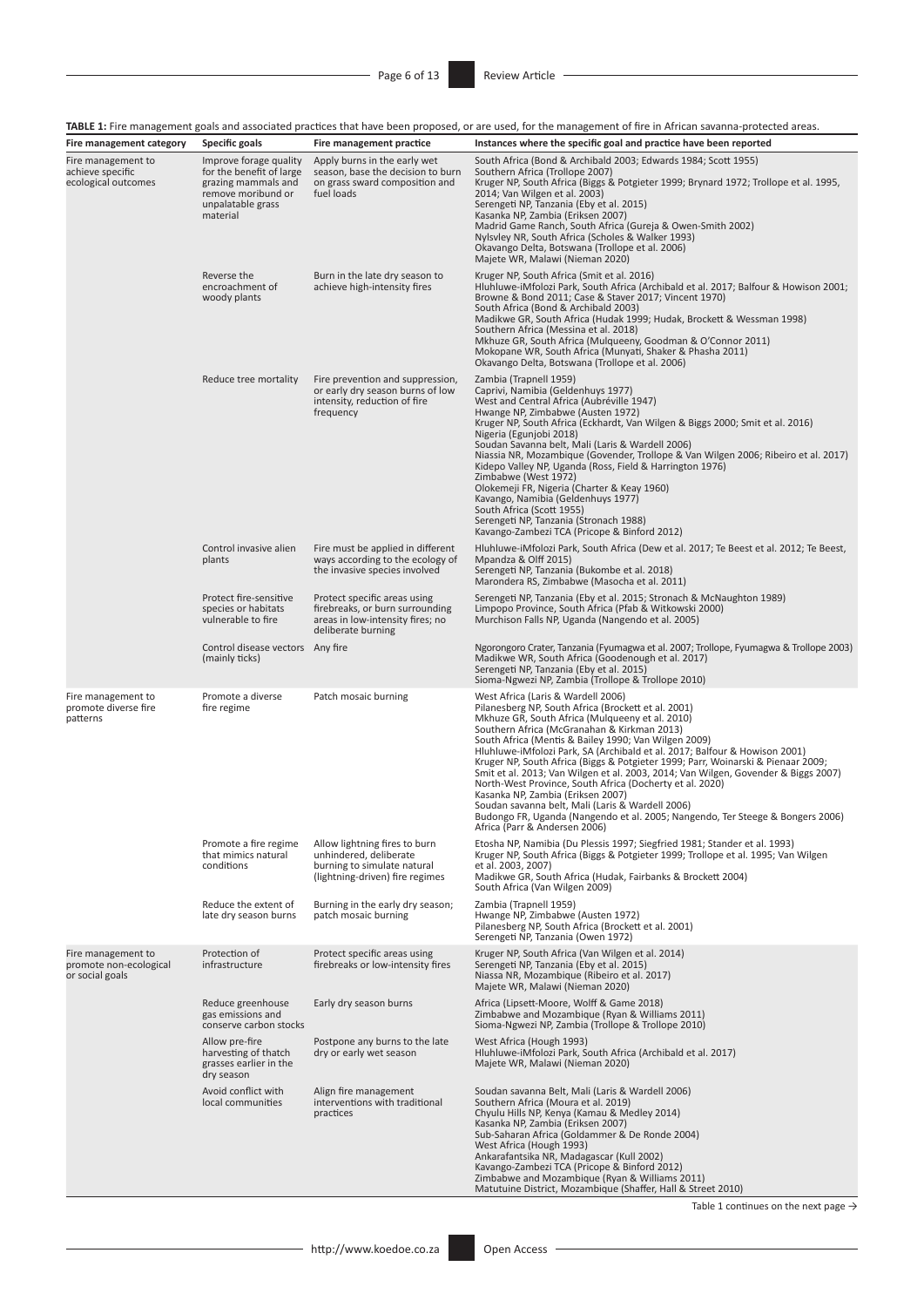| TABLE 1 (Continues ): Fire management goals and associated practices that have been proposed, or are used, for the management of fire in African savanna-protected areas |  |  |
|--------------------------------------------------------------------------------------------------------------------------------------------------------------------------|--|--|
|--------------------------------------------------------------------------------------------------------------------------------------------------------------------------|--|--|

| Specific goals<br>Fire management category                      |                                                                               | Fire management practice                                              | Instances where the specific goal and practice have been reported                                                                                                        |  |  |  |  |
|-----------------------------------------------------------------|-------------------------------------------------------------------------------|-----------------------------------------------------------------------|--------------------------------------------------------------------------------------------------------------------------------------------------------------------------|--|--|--|--|
| Fire management to<br>promote non-ecological<br>or social goals | Improve visibility for<br>Any fire<br>tourism and for effective<br>policing   |                                                                       | Umfolozi GR, South Africa (Vincent 1970)<br>Serengeti NP, Tanzania (Eby et al. 2015; Stronach 1988)<br>Madikwe GR, South Africa (Hudak 1999)                             |  |  |  |  |
|                                                                 | Avoid using scarce<br>resources to manage a<br>process that is not<br>harmful | Laissez faire - allow any fires that<br>may occur to burn unhindered. | Niassa NR, Mozambique (Ribeiro et al. 2017)<br>Kruger NP, South Africa (Govender, Mutanga & Ntsala 2012; Van Wilgen et al. 2014)<br>South Africa (Bond & Archibald 2003) |  |  |  |  |

NP, National Park; GR, Game Reserve; FR, Forest Reserve; NR, Nature Reserve; TCA, Transfrontier Conservation Area; RS, Research Station; WR, Wildlife Reserve.

National Park (Smit et al. 2016) and has been included in the fire management plan of the Okavango Delta Ramsar Site (Trollope et al. 2006). Fires in the late dry season nonetheless remain illegal or are actively discouraged in many African countries, particularly in West Africa (Laris & Wardell 2006). Early wet season fires can also reverse woody encroachment, provided that grass fuel loads are high enough to support a relatively high-intensity fire (see, e.g., Crowley, Garnett & Shephard 2009).

#### **Control invasive alien plants**

Invasive alien plants are a substantially growing problem in protected areas (Foxcroft et al. 2013), including African savannas (Te Beest et al. 2012; Van Wilgen et al. 2017; Witt et al. 2017), and fire is often involved in both their spread and their management (Dew et al. 2017). Fires of high intensity can be used to clear invasive alien plants and reduce their seedling densities (Te Beest et al. 2012). Te Beest et al*.* (2017) suggested that frequent fires of high intensity would be necessary to control the invasive alien shrub *Chromolaena odorata.* Similarly, Bukombe et al. (2018) found that alien species were more abundant in areas with infrequent or no fires. Fires, however, also open up the landscape, providing opportunities for alien species to establish (Te Beest et al. 2015), and a deliberate reduction in fire frequency has, therefore, been suggested for some protected areas to limit the colonisation potential of alien invasive species. This applies especially to mesic savannas, where alien forbs readily establish on disturbed areas (Masocha et al. 2011). Because responses to fire are species-specific, a species-specific approach to managing alien invasions would be required.

#### **Protect rare or fire-sensitive species or habitats**

Within protected areas, fires may be excluded from the habitats of rare or fire-sensitive animal species, such as reptiles, rhinoceros and nesting birds (Eby et al. 2015), or vegetative communities to maintain their presence in the landscape, such as regenerating woodlands, tree copses, rocky hill vegetation, forests, and thickets (Eby et al. 2015; Nangendo et al. 2005; Pfab & Witkowski 2000; Stronach & McNaughton 1989). Furthermore, in many African-protected areas, forest, woodland and savanna vegetation types coexist, and fire management should accommodate this variation. For example, Nangendo et al. (2006) proposed that forest landscapes in the Budongo Forest Reserve, Uganda, should not be burned, whilst the adjacent wooded grassland should be burnt regularly. Similarly, a variety of approaches were recommended for Murchison Falls National Park, Uganda, because of the large variety of vegetation types (Nangendo

et al. 2005). Te Beest et al*.* (2012) recommended selective fire suppression in riverine vegetation and margins of scarp forests to protect fire-sensitive endemic species. Excluding fires from selected areas is, however, difficult in protected areas that are prone to unplanned fires, or that have limited resources to manage fires (Nangendo et al. 2005).

#### **Control disease vectors**

Fire can be a useful tool for controlling an array of disease vectors. It is most commonly used for controlling ticks (Acari: Ixodidae), which may cause wildlife mortalities when excessively abundant (Trollope et al. 2003). Numerous studies have validated this approach by demonstrating a decline in tick abundance for up to 3 years after a fire (Fyumagwa et al. 2007; Goodenough et al. 2017). Tick numbers not only are reduced by the actual fire but also remain low long after the fire because of less abundant grass (Trollope et al. 2003). Similarly, managers of protected areas have used fire to reduce the risk of exposure to African trypanosomiasis (sleeping sickness) by reducing the incidence of tsetse flies (*Glossina* spp.) (Eby et al. 2015).

# **Fire management to promote diverse fire patterns**

In the past three decades, the importance of heterogeneous fire patterns (i.e. pyrodiversity) to accommodate all facets of biodiversity has increasingly been highlighted as an important management consideration (Parr & Andersen 2006), resulting in attempts to promote diverse fire regimes in many savanna-protected areas. The promotion of pyrodiversity is believed to provide an array of habitats through space and time, which should allow biota with different life histories to coexist at the landscape scale (Beale et al. 2018). These policies, known as patch mosaic burning, aim to create heterogeneity in fire distributions, size classes, return intervals, seasons and intensity (Brockett et al. 2001; Mentis & Bailey 1990). The reported outcomes of patchmosaic burning policies implemented in South Africanprotected areas (Archibald et al. 2017; Balfour & Howison 2001; Brockett et al. 2001; Mulqueeny et al. 2010) most often include a shift in a more even distribution of fires over the dry season, an increase in the number of fires and a reduction in mean fire sizes because of the breaking up of continuous grass fuels in relatively small early dry season burns. Both increased fire frequencies (Mulqueeny et al. 2010) and spatial heterogeneity (Brockett et al. 2001) have also resulted from these approaches in smaller (< 100 000 hectares [ha]) protected areas. In larger protected areas, managers have been able to manipulate the spatial heterogeneity of fires, but fire return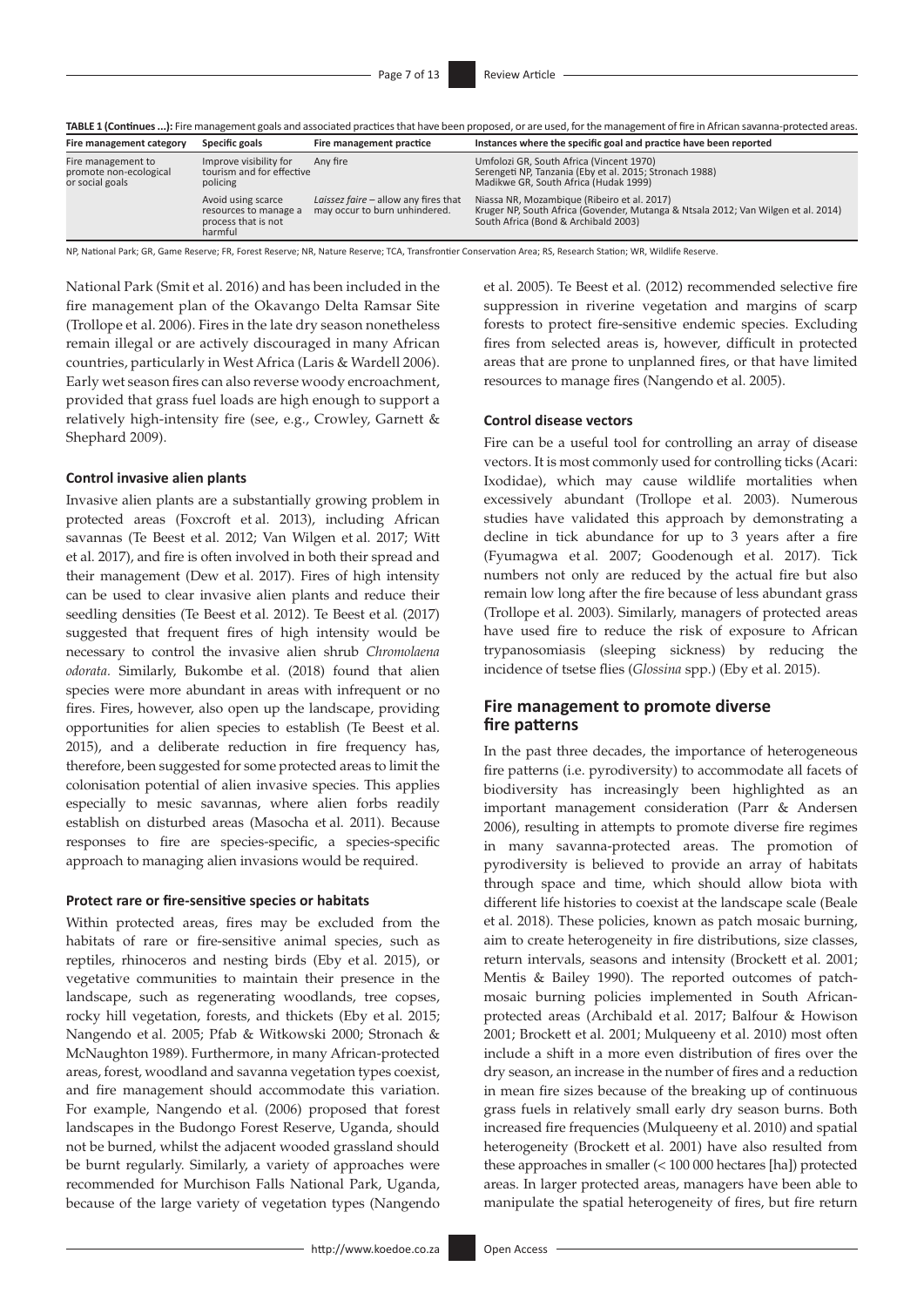periods were correlated with annual rainfall rather than by management interventions (Van Wilgen et al. 2004).

The majority of fires reported in African savanna-protected areas often occur during the late dry season as unplanned wildfires (Lipsett-Moore et al. 2018) because fires are ignited outside of protected areas (Eriksen 2007). Fires in the early dry season are thus widely considered to be the only practical means to prevent wildfires in the late dry season by breaking up of continuous fuel beds (Owen 1972), and patch mosaic burning could achieve this goal by igniting fires in the early dry season.

Patch burning is sometimes closely associated with natural fire policies and has been implemented as a hybrid system in the Kruger National Park (Van Wilgen et al. 2014). The promotion of a natural fire regime is based on the belief that 'nature knows best' (Siegfried 1981; Van Wilgen et al. 1998), and human interference should thus be kept to a minimum. Implementing a natural fire regime thus entails allowing all fires ignited by lightning to spread unhindered, whilst suppressing any fires ignited by human beings. This policy was, however, abandoned in the Kruger National Park after 10 years of implementation, when it became apparent that it was unworkable, because the vast majority of the area continued to be burnt by fires ignited by people (Van Wilgen & Biggs 2011). The Etosha National Park in Namibia sought to replicate lightning fire patterns by applying prescribed burns to selected areas that had received above-average rainfall in the preceding year and by limiting burning to < 12% of the protected area (Du Plessis 1997; Stander et al. 1993). Fires should be applied in the early wet season, as this is thought to mimic a fire regime that would have been driven by lightning storms (Goldammer & De Ronde 2004).

# **Fire management to promote non-ecological or social goals**

#### **Greenhouse gas emissions and carbon stocks**

Global emissions from wildfires (mainly methane  $[CH<sub>4</sub>]$  and nitrous oxide  $[N_2O]$ ) (Landry & Matthews 2016) have become a cause of concern in recent years (Van Der Werf et al. 2017). It has thus been proposed that burning in the early dry season in Africa's protected areas could offer an opportunity to reduce these gas emissions. A switch from late to early dry season fires can potentially reduce gas emissions by as much as 37% (64.2 MtCO<sub>2</sub>-e yr<sup>-1</sup>) (Lipsett-Moore et al. 2018; Russell-Smith et al. 2013). Simultaneously, this could provide stakeholders in protected areas with substantial revenue from the Green Climate Fund (Green Climate Fund [GCF] Pilot Programme 2017). For this effect to become apparent, however, grass fuels will have to be fully cured before burning occurs, as moist grass would produce smoldering fires with enhanced  $\text{CH}_\text{\tiny 4}$  and carbon monoxide (CO) emissions (Meyer et al. 2012).

#### **Avoiding conflict with local communities**

Most protected areas in African savannas exist in close proximity to indigenous communities, and often, the responsibility for land management is shared by conservation an appropriate approach to fire management is not agreed upon (Laris & Wardell 2006; Moura et al. 2019). Local communities may consider regular burning in the early dry season to be necessary for, *inter alia*, improving both pasture and hunting landscapes, clearing fields for crops, or preventing destructive fires later in the dry season (Eriksen 2007; Laris & Wardell 2006), whilst the conservation goals of protected areas may not be aligned with this (Eriksen 2007; Laris 2002). In instances where fire policies were implemented without due consideration of the resource needs and traditional beliefs of local communities, large-scale illegal burning has occurred in retaliation (Hough 1993; Kull 2002). For example, Kamau and Medley (2014) listed 'protest against the Kenya Wildlife Service' as a reason given by communities for burning, whilst Laris and Wardell (2006) noted that West African communities were 'setting fires covertly and as a form of protest' against punishment for practising traditional burning. It is thus often necessary for managers of protected areas and representatives of local communities to work together to design appropriate fire regimes that incorporate modern conservation goals and traditional practices (Kamau & Medley 2014; Moura et al. 2019; Shaffer et al. 2010) in order to avoid alienating indigenous communities (Eriksen 2007). This will likely result in increases in fires in the early dry season, which may placate local communities, as well as reduce greenhouse gas emissions (Moura et al. 2019). However, in instances where local communities are permitted to collect resources (most often thatch grass, but also bamboo, reeds and medicinal plants) from protected areas, fires may have to be postponed until the late dry season to provide access to thatch grass and other subsistence goods that need to be collected before burning (Hough 1993; Nieman 2020), which may prevent managers from planning fire regimes to achieve desired goals (Archibald et al. 2017). Substantial progress has been made in connecting local communities and protected area managers through the development of community-based fire management and integrated fire management concepts during the late 1990s (Goldammer & De Ronde 2004; Pricope & Binford 2012).

and local authorities. Conflicts may arise between the two if

#### **Additional non-ecological goals**

Low-intensity fires in the early dry season are more easily controlled than high-intensity fires in the late dry season, and managers, therefore, often prefer applying prescribed fires in the early dry season to promote the safety of people, wildlife and infrastructure (Kamminga 2001). Fires may also be entirely excluded from areas with high human population or infrastructure density by establishing firebreaks before the onset of the fire season (Nieman 2020), and in the HluhluweiMfolozi Park, active fire suppression was practised to prevent fires from destroying Harris traps that were used to reduce populations of tsetse flies (Archibald et al. 2017). In addition, in order to enhance tourist experiences, managers may use fires to improve visibility for game viewing or to minimise large, unattractive burnt areas by applying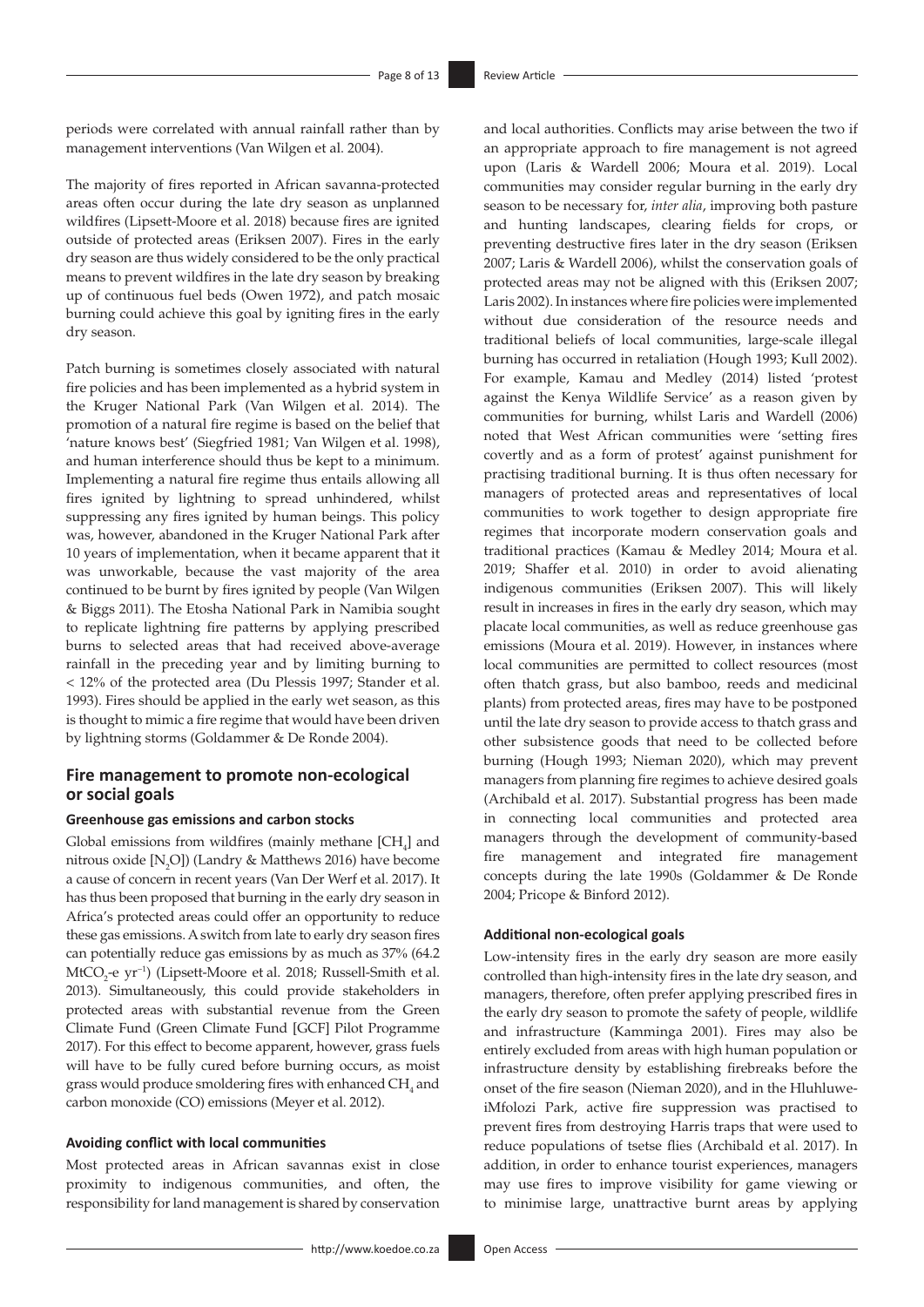low-intensity burns in the early dry season (Eby et al. 2015; Hudak 1999; Nieman 2020). Likewise, managers may use fires to create conditions for effective policing, such as burning areas with high poaching incidence, or where there are security concerns, to improve visibility and accessibility (Eby et al. 2015). Finally, in order to avoid wasting scarce resources, managers may simply allow fires to burn unhindered (*laissez faire*) in cases where there is no evidence to suggest detrimental effects on ecosystems, or where there is insufficient capacity to implement alternative approaches. Ribeiro et al*.* (2017) recommended this approach in areas reported with high frequency of fire to allow for healthy persistence of the vegetation (3–4 years). Riparian zones in the Kruger National Park are also simply allowed to burn in infrequent fires (Van Wilgen et al. 2014).

# **Discussion**

# **Options for fire management**

This review has confirmed the widespread use of fire in the management of savannah-protected areas in Africa, reflecting on a growing body of research to evaluate past fire management approaches and to make proposals for novel ways to manage fire in the face of global change. Although a number of fire management approaches have become largely outdated (e.g. fire suppression policies), and novel methods of monitoring fires (e.g. remote sensing) have improved the ability to monitor and understand fire, there is still little consensus on a broad fire management approach that would adequately cater for different ecological or societal circumstances. This can leave managers without clear guidelines for implementing appropriate fire regimes,

especially in the face of unprecedented global change. The seven distinct fire management approaches identified here have been used to achieve 10 ecological and socio-economic goals that were sometimes confined to specific time periods and locations (Table 2). Application of fires in the early dry and wet season fires is arguably the most practical approach for balancing both ecological (e.g. maintaining good range condition and controlling disease vectors) and societal (e.g. maintaining good relationships with communities and promoting safe burning conditions) goals, and is thus appropriate for an array of savanna-protected areas, particularly those that are heavily influenced by local communities. Conversely, whilst application of fires in the late dry season may provide the same ecological and social benefits as early dry or early wet season regimes, they can compromise the safety of people, wildlife and infrastructure (Kamminga 2001), and are, therefore, normally only considered for use in protected areas with exceedingly high levels of woody encroachment. Fires in the late dry season may also be useful for controlling invasive alien plants (Te Beest et al. 2012), but specific guidelines need to be developed for the alien species concerned. Fire exclusion would protect tall trees (Eckhardt et al. 2000), but would be costly and impractical for most fire-prone African savanna-protected areas (Berry & Macdonald 1979). Fire exclusion may nonetheless be suited for the protection of discrete firesensitive habitats within protected areas (Eby et al. 2015). Natural, lightning-driven regimes are similarly difficult to maintain because of the influence of human ignitions, but can be simulated in large protected areas. Patch-mosaic burning regimes, in contrast, are more ideally suited for smaller (< 100 000 ha) protected areas; however, Brockett et al. (2001)

| Fire<br>management<br>practice          | <b>Goal of management</b> |                                               |                                               |                                  |                                     |              |                                                 |                                       |                                                  | Situations where the      |                                                                                                                                                                         |
|-----------------------------------------|---------------------------|-----------------------------------------------|-----------------------------------------------|----------------------------------|-------------------------------------|--------------|-------------------------------------------------|---------------------------------------|--------------------------------------------------|---------------------------|-------------------------------------------------------------------------------------------------------------------------------------------------------------------------|
|                                         | Protect<br>large<br>trees | <b>Maintain</b><br>optimal range<br>condition | Reverse<br>woodv<br>encroachment biodiversity | <b>Maintain all</b><br>facets of | Control<br>invasive alien<br>plants | vectors      | <b>Control Protection</b><br>disease and safety | Reduce<br>greenhouse<br>gas emissions | Maintain<br>community<br>relationships resources | <b>Harvest</b><br>natural | practice would be<br>appropriate                                                                                                                                        |
| Total protection<br>from fire           | $\checkmark$              | X                                             | X                                             | $\mathsf{X}$                     | $\langle$ >                         | X            | $\checkmark$                                    | X                                     | X                                                | X                         | Impractical except possibly in<br>mature, tall miombo<br>woodland, and certain<br>fire-sensitive habitats                                                               |
| Early dry<br>season burns               | ✓                         |                                               | $\,<$ $>$                                     | X                                | ?                                   | ✓            | ✓                                               | ✓                                     | ✓                                                | X                         | Areas under significant<br>threat from uncontrolled<br>wildfires; areas co-managed<br>by communities and<br>conservation agencies                                       |
| Late dry<br>season burns                | $\times$                  | ✓                                             | $\checkmark$                                  | $\overline{\phantom{a}}$         | $\langle$ >                         | $\checkmark$ | $\times$                                        | X                                     | X                                                | $\langle$ >               | Areas with high levels of<br>woody shrub encroachment                                                                                                                   |
| Early wet<br>season burns               | ✓                         | ✓                                             | $\langle$ >                                   | <sup>2</sup>                     | ?                                   | ✓            | ✓                                               | $\langle$ >                           | ?                                                | ✓                         | Most savanna protected<br>areas                                                                                                                                         |
| Patch mosaic<br>burning                 | ?                         | ŗ                                             | ?                                             | $\checkmark$                     | $\times$                            | $\checkmark$ | ?                                               | $\overline{?}$                        | ?                                                | X                         | Small- to medium-sized<br>protected areas (< 100 000 ha)                                                                                                                |
| Natural<br>(lightning-<br>driven) fires | <sub>?</sub>              | ✓                                             | $\langle$ >                                   | ✓                                | Χ                                   | ✓            | X                                               | ?                                     | Χ                                                | X                         | Largely impractical because<br>of the dominance of human<br>ignitions, but patterns can be<br>simulated in larger protected<br>areas                                    |
| Laissez faire                           | $\overline{?}$            | $\langle$ >                                   | X                                             | ?                                | $\mathsf{X}$                        | X            | $\times$                                        | X                                     | ?                                                | ?                         | Protected areas with few<br>resources for fire<br>management, where current<br>fire patterns are not<br>detrimental; areas that<br>seldom burn (e.g. riparian<br>zones) |

Note: The practices do not address fire frequency, which is dependent on rainfall (see the text).

ü, practice suitable to achieve goal; X, practice not suitable to achieve goal; < >, practice may be suitable in certain circumstances, or under certain conditions, but not in others; ?, insufficient information to assess suitability.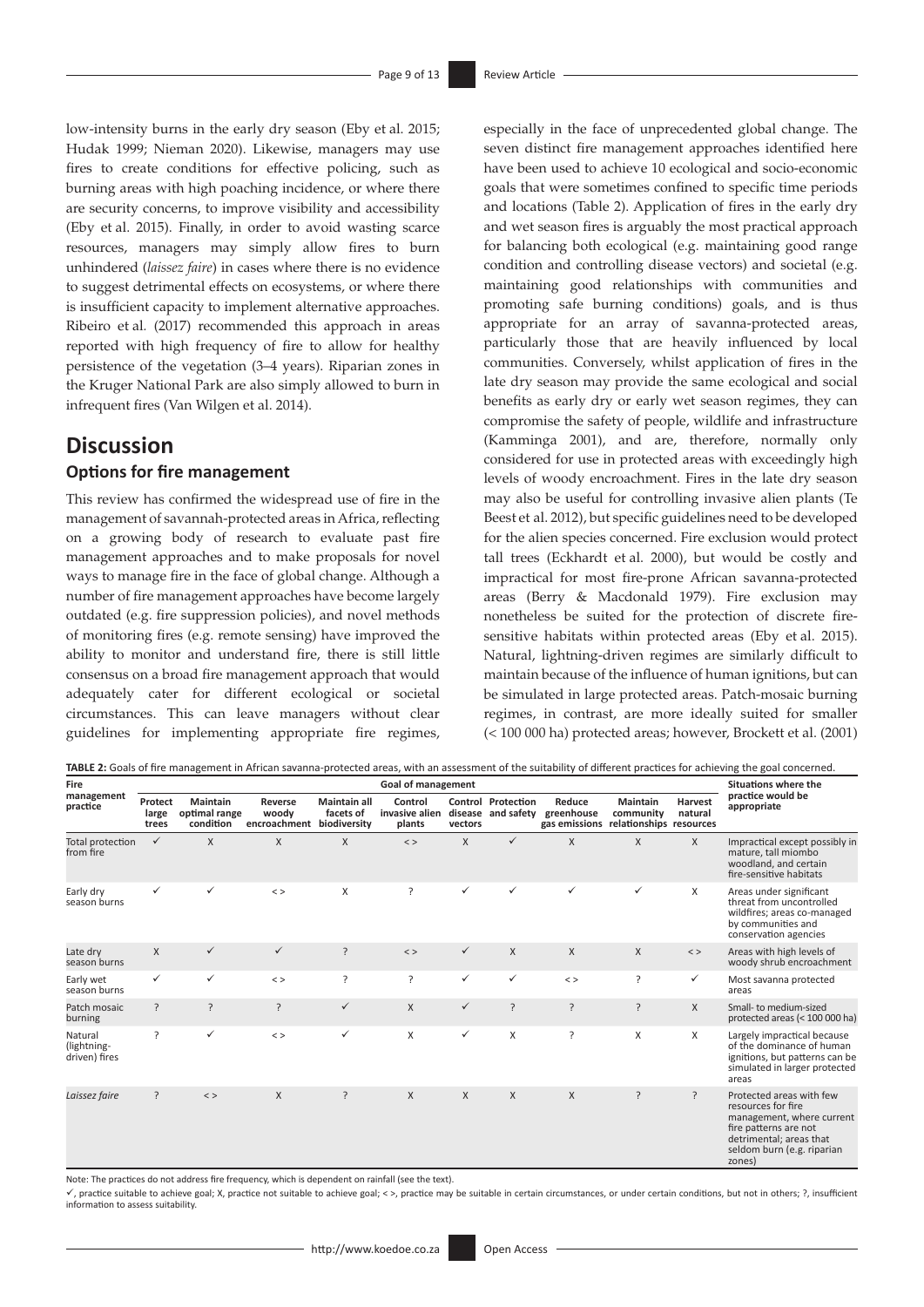noted that this policy is not appropriate for areas smaller than 20 000 ha, but many gaps remain in our understanding of this approach. For example, although pyrodiversity is argued to beget biodiversity (Martin & Sapsis 1992), it remains unclear exactly what degree of pyrodiversity would be needed to conserve biodiversity (Parr & Andersen 2006). Finally, hands-off (*laissez faire*) approaches to fire management are not ideal, but may be adopted if there is no evidence that the prevailing fire regime has detrimental consequences. A *laissez faire* approach may also be necessitated in protected areas that lack fire management resources, or in instances where fire management funds have been redirected to address other issues of conservation policy. For example, the imperative to curb rampant poaching of rhinoceros in South Africa's protected areas has placed undue pressure on managers (Ferreira, Pfab & Knight 2014), resulting in funds being redirected to anti-rhinoceros poaching activities and reducing the capacity for *inter alia* fire management. Similarly, fire management has become much less of a priority in Hwange National Park since the onset of the ongoing economic recession in Zimbabwe (Pricope & Binford 2012).

## **Fire management trade-offs and conflicts**

Managers of protected areas normally use fire to influence a conservation-orientated outcome, and in many instances, a particular type of fire may be used to achieve the desired goal, but it could at the same time also precipitate unintended additional outcomes. Furthermore, a single protected area may have multiple desired goals for fire management that could contradict each other. Managers may, therefore, have to consciously consider making trade-offs when selecting a particular approach for fire management. For example, highintensity fires are normally used to reduce the cover of woody plants, which is expected to accelerate because of increasing  $CO<sub>2</sub>$  levels in the 21st century (Bond & Midgley 2012). However, the effectiveness of high-intensity fires may have to be reduced to accommodate safety needs. In addition, Smit et al. (2016) noted that the use of repeated high-intensity fires simultaneously causes both a positive (reduction in cover of short shrubs) and a negative (loss of tall trees) outcome, and that managers would need to consider trade-offs. Case and Staver (2017) also noted that grazing mammals and fire are competitors for grass fuel, and because high-intensity fires require high fuel loads, managers would face a stark choice between the maintenance of short-term grazer populations (which would reduce fuel loads) and prevention of woody encroachment (which requires a build-up of high fuel loads).

Another example includes the trade-offs necessitated by modern threats to ecosystem health. Many approaches to fire management were designed to promote conservation goals in pristine ecosystems unaffected by the need to reduce greenhouse gas emissions, to sequester carbon (which would require the encouragement of woody encroachment, Lipsett-Moore et al. 2018), to combat invasive alien species (Sala et al. 2000) or to accommodate traditional burning practices, which may be at odds with conservation objectives

(Ryan & Williams 2011; Shaffer et al. 2010). These pressures are increasingly brought to bear on fire managers, and fire management policies will, therefore, have to be developed taking potential conflicting goals into account, and tradeoffs may be needed to accommodate an optimal range of outcomes.

# **Imposing desired fire regimes**

Once a particular approach to fire management is chosen to promote desired outcomes, managers should attempt to maintain elements of the fire regime within certain limits by manipulating the season, frequency, intensity and size of fires. However, implementing and maintaining any chosen fire regime in the long term remain notoriously challenging, particularly in large conservation areas (Smit et al. 2016). Managers often have to contend with unplanned fires, which alter predefined burn-area targets or seasonal distributions (Eriksen 2007; Van Wilgen et al. 2004). For example, a substantial number of fires were reported in the Hluhluwe-iMfolozi Park during the time when fires were actively suppressed (1930–1940) (Berry & Macdonald 1979), and most areas in the Kruger National Park that had been burnt during the first 9 years of the lightning fire policy were ignited by sources other than lightning (Van Wilgen et al. 2007). Furthermore, a study in the 2 million hectare Kruger National Park (Van Wilgen et al. 2004) found that four major changes to the fire management policy over six decades had little effect on the total area burnt, which was strongly related to rainfall (and, therefore, grass fuel loads) in the preceding 2 years. Management did, however, alter the spatial heterogeneity of fires and their seasonal distribution over this period. Similarly, in the smaller (20 000 ha) Pilanesberg National Park, Brockett et al. (2001) observed that the spatial heterogeneity of fire patterns increased a few years after the introduction of the patchmosaic burning policy. It appears, therefore, that managers should be able to influence the fire regime in terms of season and size distributions (and possibly in intensity, Smit et al. 2016), but not in terms of fire frequency. Despite the difficulty of maintaining desired fire return periods, it remains an important consideration for managers, irrespective of the chosen fire regime, as both too frequent and too infrequent fires can result in undesired consequences (McCleery et al., 2018). Typically, areas of higher rainfall can be burnt more frequently, whilst areas of lower rainfall (< 650 mm MAP) should only be burnt in years of above-average rainfall and when the botanical composition suggests that a fire would be beneficial (Trollope et al. 2014).

# **Acknowledgements**

The authors would like to thank Marie Theron and Nicola van Wilgen for assistance in sourcing the publications cited in this review, and Jeremy Russel-Smith for comments on an earlier draft. W.A.N. acknowledges logistical support received from African Parks Ltd.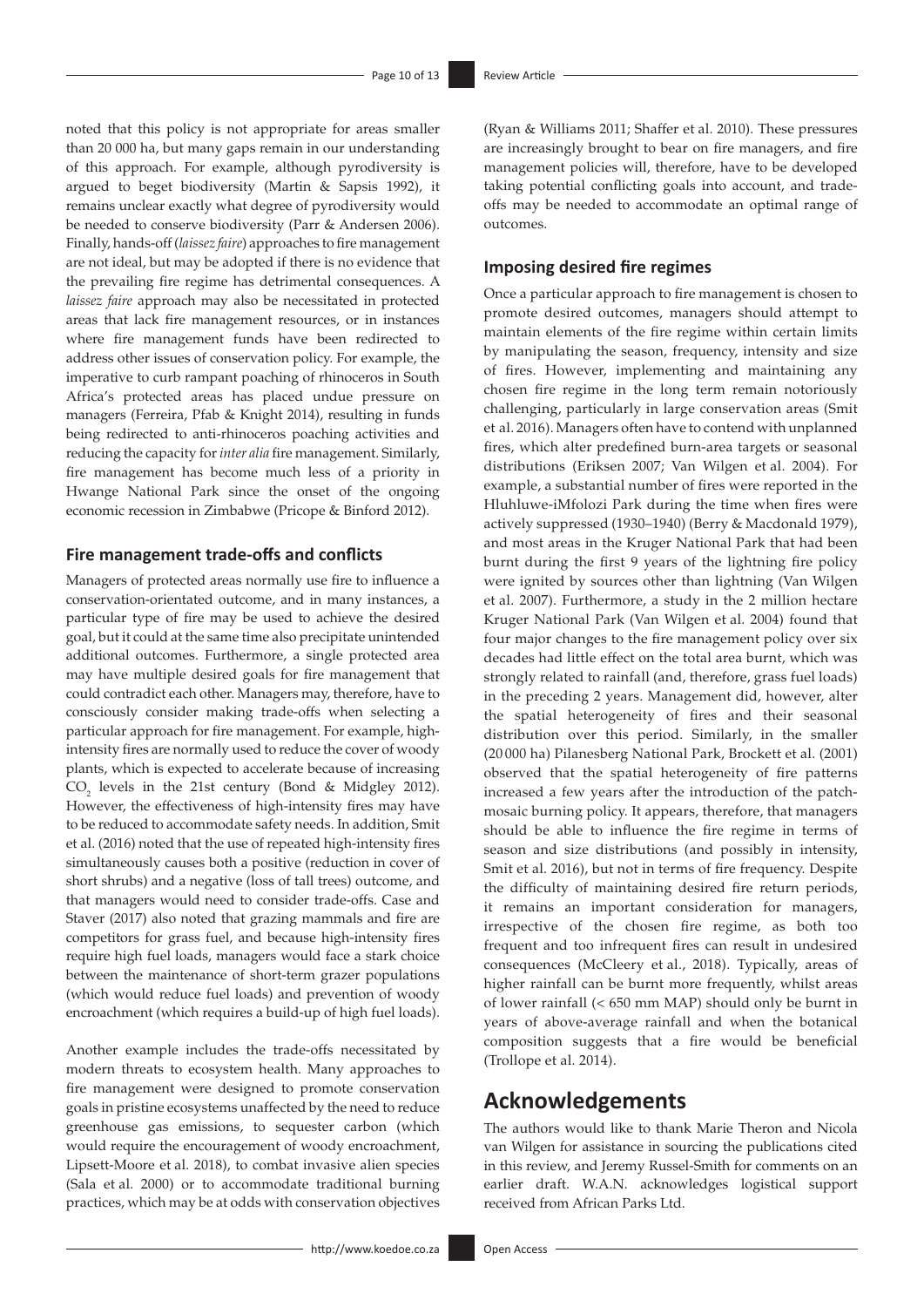# **Competing interests**

The authors have declared that no competing interests exist.

### **Authors' contributions**

All authors conceptualised the study. W.A.N. and B.W.v.W. jointly sourced and interpreted the relevant literature and cowrote the research article. All authors approved the final text.

### **Funding information**

This study was funded by the Earthwatch Institute (grant to A.J.L.) under the Majete Wildlife Research Programme, Malawi, the DSI-NRF Centre for Invasion Biology, Stellenbosch University, and the National Research Foundation of South Africa (Grant 109467 to B.W.v.W.). None of the funding agencies played any role in the design of the study, collection, analysis, interpretation of data or in writing the article.

### **Data availability statement**

Data sharing is not applicable to this research article as no new data were created or analysed in this study.

#### **Disclaimer**

The views and opinions expressed in this article are those of the authors and do not necessarily reflect the official policy or position of any affiliated agency of the authors.

# **References**

- Archibald, S., Beckett, H., Bond, W.J., Coetsee, C., Druce, D.J. & Staver, C.A., 2017, 'Interactions between fire and ecosystem processes', in *Conserving Africa's megadiversity in the anthropocene: The Hluhluwe-iMfolozi Park story*, pp. 233–262, Cambridge University Press, Cambridge.
- Archibald, S., Lehmann, C.E.R., Gómez-Dans, J.L. & Bradstock, R.A., 2013, 'Defining pyromes and global syndromes of fire regimes', *Proceedings of the National Academy of Sciences of the United States of America* 110(16), 6442–6447. [https://](https://doi.org/10.1073/pnas.1211466110) [doi.org/10.1073/pnas.1211466110](https://doi.org/10.1073/pnas.1211466110)
- Aubréville, A.M.A., 1947, 'The disappearance of the tropical forests of Africa', *Unasylva* 1(1), 5–11. Reprinted in *Fire Ecology* 9(2), 3–13, (2013). [https://doi.](https://doi.org/10.1007/BF03400624) [org/10.1007/BF03400624](https://doi.org/10.1007/BF03400624)
- Austen, B., 1972, 'The history of veld burning in the Wankie National Park, Rhodesia', in *Proceedings of the annual tall timbers fire ecology conference, 11*, Tall Timbers Research Station, June 8–9, 1972, Tallahassee, FL, pp. 277–296.
- Balfour, D.A. & Howison, O.E., 2001, 'Spatial and temporal variation in a mesic savanna fire regime: Responses to variation in annual rainfall', *African Journal of Range & Forage Science* 19(1), 45–53. <https://doi.org/10.2989/10220110209485773>
- Beale, C.M., Courtney Mustaphi, C.J., Morrison, T.A., Archibald, S., Anderson, T.M., Dobson, A.P. et al., 2018, 'Pyrodiversity interacts with rainfall to increase bird and mammal richness in African savannas', *Ecology Letters* 21(4), 557–567. [https://](https://doi.org/10.1111/ele.12921) [doi.org/10.1111/ele.12921](https://doi.org/10.1111/ele.12921)
- Berry, A. & Macdonald, I.A.W., 1979, *Fire regime characteristics in the Hluhluwe-Corridor-Umfolozi Game Reserve Complex in Zululand. Area description and an analysis of causal factors and seasonal incidence of fire in the central complex with particular reference to the period 1955 to 1978*, Unpublished report, Natal Parks Board, Pietermaritzburg.
- Biggs, H.C. & Potgieter, A.L.F., 1999, 'Overview of the fire management policy of the Kruger National Park', *Koedoe* 42(1), 101–110. [https://doi.org/10.4102/koedoe.](https://doi.org/10.4102/koedoe.v42i1.227) [v42i1.227](https://doi.org/10.4102/koedoe.v42i1.227)
- Biggs, H.C. & Rogers, K.H., 2003, 'An adaptive system to link science, monitoring and management in practice', in J.T. Du Toit, K.H. Rogers & H.C. Biggs (eds.), *The Kruger experience: Ecology and management of savanna heterogeneity,* pp. 59–80, Island Press, Washington, DC.
- Bond, W.J., 2019, *Open ecosystems: Ecology and evolution beyond the forest edge*, Oxford University Press, Oxford.<https://doi.org/10.1093/oso/9780198812456.001.0001>
- Bond, W.J. & Archibald, S., 2003, 'Confronting complexity: Fire policy choices in South African savanna parks', *International Journal of Wildland Fire* 12(4), 381–389. <https://doi.org/10.1071/WF03024>
- Bond, W.J. & Midgley, G.F., 2012, 'Carbon dioxide and the uneasy interactions of trees and savannah grasses', *Philosophical Transactions of the Royal Society of London B: Biological Sciences* 367(1588), 601–612. [https://doi.org/10.1098/](https://doi.org/10.1098/rstb.2011.0182) [rstb.2011.0182](https://doi.org/10.1098/rstb.2011.0182)
- Brockett, B.H., Biggs, H.C. & Van Wilgen, B.W., 2001, 'A patch mosaic burning system for conservation areas in southern African savannas', *International Journal of Wildland Fire* 10(2), 169–183. <https://doi.org/10.1071/WF01024>
- Browne, C. & Bond, W., 2011, 'Firestorms in savanna and forest ecosytems: Curse or cure?', *Veld & Flora* 97(2), 62–63.
- Brynard, A.M., 1958, *Memorandum in verband met die beleid van driejaarlikse rotasiebrand in die Nationale Krugerwildtuin*, Addendum K 1, Board of Curators of National Parks, Pretoria.
- Brynard, A.M., 1972, 'Controlled burning in the Kruger National Park-history and<br>development of a veld burning policy', Tall Timbers Fire Ecology Conference<br>Proceedings 838, viewed 22 April 2020, from http://agris.fao.org/
- Bukombe, J., Smith, S.W., Kija, H., Loishooki, A., Sumay, G., Mwita, M. et al., 2018, 'Fire regulates the abundance of alien plant species around roads and settlements in the Serengeti National Park', *Management of Biological Invasions* 9(3), 357–367. <https://doi.org/10.3391/mbi.2018.9.3.17>
- Case, M.F. & Staver, A.C., 2017, 'Fire prevents woody encroachment only at higherthan-historical frequencies in a South African savanna', *Journal of Applied Ecology* 64(3), 955–962.<https://doi.org/10.1111/1365-2664.12805>
- Charter, J.R. & Keay, R.W., 1960, 'Assessment of the Olokemeji fire-control experiment (investigation 254) 28 years after institution', *Nigerian Forestry Information Bulletin* 3, 1–32.
- Chipp, T.F., 1922, *Forest officers' handbook of the Gold Coast, Ashanti and the Northern Territories*, Gold Coast Colony Government Printer, Accra.
- Clements, F.E., 1916, *Plant succession: An analysis of the development of vegetation,* Carnegie Institution of Washington, Washington, D.C.
- Crowley, G., Garnett, S. & Shephard, S., 2009, 'Impact of storm-burning on *Melaleuca viridiflora* invasion of grasslands and grassy woodlands on Cape York Peninsula, Australia', *Austral Ecology* 34(2), 196–209. [https://doi.org/10.1111/j.1442-](https://doi.org/10.1111/j.1442-9993.2008.01921.x) [9993.2008.01921.x](https://doi.org/10.1111/j.1442-9993.2008.01921.x)
- Dew, L.A., Rozen-Rechels, D., Le Roux, E., Cromsigt, J.P.G.M. & Te Beest, M., 2017, 'Evaluating the efficacy of invasive plant control in response to ecological factors', *South African Journal of Botany* 109, 203–213. [https://doi.org/10.1016/j.](https://doi.org/10.1016/j.sajb.2016.12.007) [sajb.2016.12.007](https://doi.org/10.1016/j.sajb.2016.12.007)
- Docherty, T.D.S., Hethcoat, M.G., MacTavish, L.M., MacTavish, D., Dell, S., Stephens, P.A. et al., 2020, 'Burning savanna for avian species richness and functional diversity', *Ecological Applications* 30(4), e02091.<https://doi.org/10.1002/eap.2091>
- Du Plessis, W.P., 1997, 'Refinements to the burning strategy in the Etosha National Park, Namibia', *Koedoe* 40(1), 63–76. <https://doi.org/10.4102/koedoe.v40i1.264>
- Eby, S.L., Dempewolf, J., Holdo, R.M. & Metzger, K.L., 2015, 'Fire in the Serengeti ecosystem: History, drivers, and consequences', in A.R.E. Sinclair, K.L. Metzger, S.A.R. Mduma & J.M. Fryxell (eds.), *Serengeti IV: Sustaining biodiversity in a coupled human-natural system,* pp. 73–104, The University of Chicago Press, Chicago, U.S.
- Eckhardt, H.C., Van Wilgen, B.W. & Biggs, H.C., 2000, 'Trends in woody vegetation cover in the Kruger National Park, South Africa, between 1940 and 1998', *African Journal of Ecology* 38(2), 108–115.<https://doi.org/10.1046/j.1365-2028.2000.00217.x>
- Edwards, D., 1984, 'Fire regimes in the biomes of South Africa', in P. De V. Booysen & N.M. Tainton (eds.), *Ecological effects of fire in South African ecosystems*, pp. 19–37, Springer, Heidelberg, Berlin.
- Egunjobi, J.K., 2018, 'An appraisel of the savanna burning problem', in S.S. Ajayi & L.B. Halstead (eds.), *Wildlife management in savannah woodland,* pp. 161–164, Routledge Revivals, Taylor and Francis Ltd., London.
- Eriksen, C., 2007, 'Why do they burn the "bush"? Fire, rural livelihoods, and conservation in Zambia', *Geographical Journal* 173(3), 242–256. [https://doi.](https://doi.org/10.1111/j.1475-4959.2007.00239.x) [org/10.1111/j.1475-4959.2007.00239.x](https://doi.org/10.1111/j.1475-4959.2007.00239.x)
- Ferreira, S.M., Pfab, M. & Knight, M.H., 2014, 'Management strategies to curb rhino poaching: An exploration of alternative options', *South African Journal of Science* 110(5), 6. <https://doi.org/10.1590/sajs.2014/20120055>
- Foxcroft, L.C., Pyšek, P., Richardson, D.M. & Genovesi, P., 2013, *Plant invasions in protected areas: Patterns, problems and challenges,* vol. 7, Springer Science & Business Media, Berlin. <https://doi.org/10.1007/978-94-007-7750-7>
- Fyumagwa, R.D., Runyoro, V., Horak, I.G. & Hoare, R., 2007, 'Ecology and control of<br>ticks as disease vectors in wildlife of the Ngorongoro Crater, Tanzania', African<br>Journal of Wildlife Research 37(1), 79–90. https://doi.o [37.1.79](https://doi.org/10.3957/0379-4369-37.1.79)
- Geldenhuys, C.J., 1977, 'The effect of different regimes of annual burning on two woodland communities in Kavango', *South African Forestry Journal* 103(1), 32–42. <https://doi.org/10.1080/00382167.1977.9629467>
- Goldammer, J.G. & De Ronde, C. (eds.), 2004, *Wildland fire management handbook for sub-Sahara Africa*, African Minds, Global Fire Monitoring Center (GFMC), Freiburg.
- Goodenough, A.E., Harrell, A.N., Keating, R.L., Rolfe, R.N., Stubbs, H., MacTavish, L.<br>et al., 2017, 'Managing grassland for wildlife: The effects of rotational burning<br>on tick presence and abundance in African savannah ha 2017(4), 1–9.<https://doi.org/10.2981/wlb.00318>
- Govender, N., Mutanga, O. & Ntsala, D., 2012, 'Veld fire reporting and mapping techniques in the Kruger National Park, South Africa, from 1941 to 2011', *African Journal of Range and Forage Science* 29(2), 63–73. [https://doi.org/10.2989/102](https://doi.org/10.2989/10220119.2012.697918) [20119.2012.697918](https://doi.org/10.2989/10220119.2012.697918)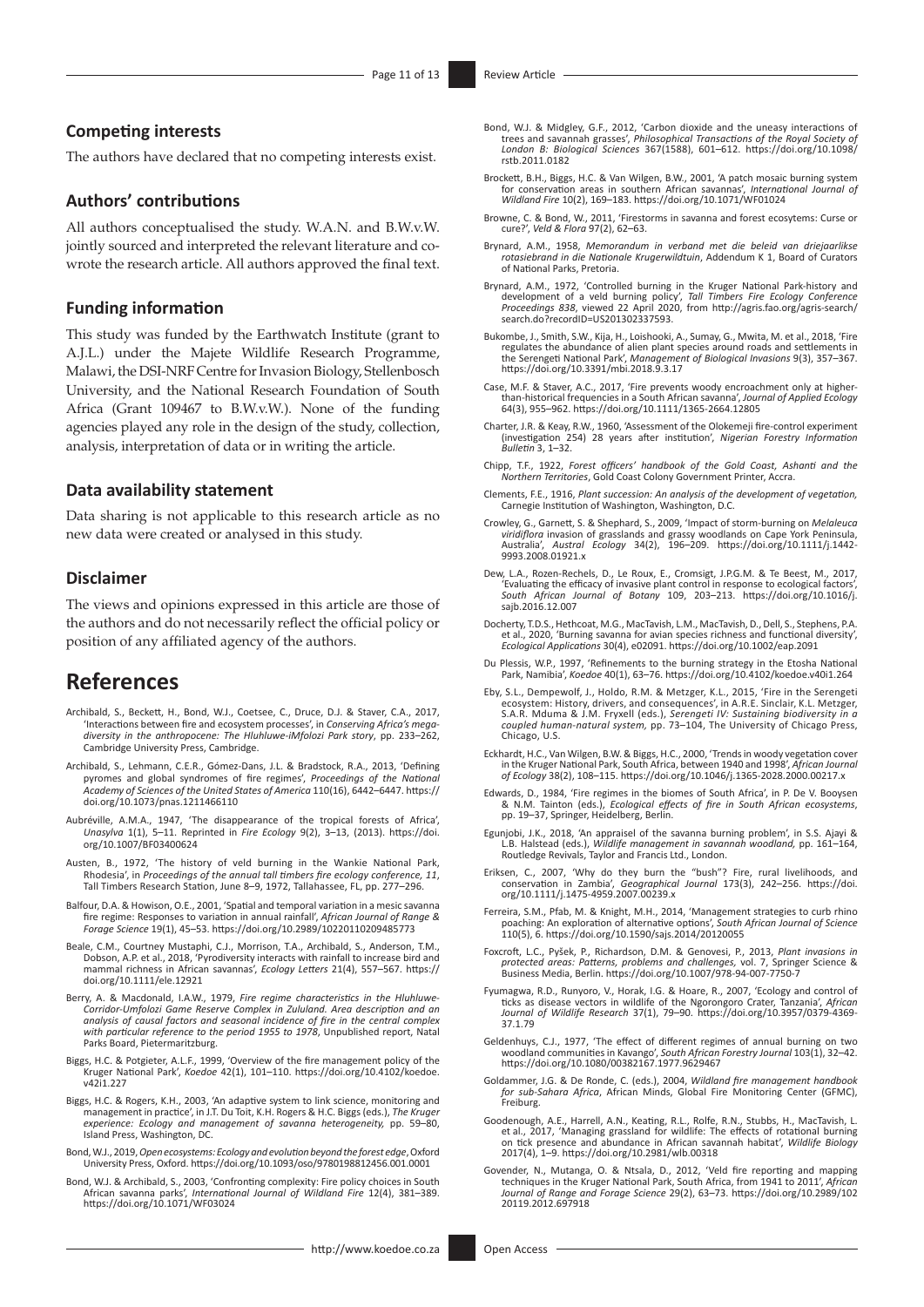- Govender, N., Trollope, W.S.W. & Van Wilgen, B.W., 2006, 'The effect of fire season, fire frequency, rainfall and management on fire intensity in savanna vegetation in South Africa', *Journal of Applied Ecology* 43(4), 748–758. [https://doi.org/10.1111/](https://doi.org/10.1111/j.1365-2664.2006.01184.x) [j.1365-2664.2006.01184.x](https://doi.org/10.1111/j.1365-2664.2006.01184.x)
- Green Climate Fund (GCF), 2017, *Terms of reference for the pilot programme for REDD+ results-based payments*, Green Climate Fund Incheon.
- Gureja, N. & Owen-Smith, N., 2002, 'Comparative use of burnt grassland by rare antelope species in a lowveld game ranch, South Africa', *South African Journal of Wildlife Research* 32(1), 31–38.
- Holdo, R.M., 2005, 'Stem mortality following fire in Kalahari sand vegetation: Effects of frost, prior damage, and tree neighbourhoods', *Plant Ecology* 180(1), 77–86. <https://doi.org/10.1007/s11258-005-2796-4>
- Hough, J.L., 1993, 'Why burn the bush? Social approaches to bush-fire management in West African national parks', *Biological Conservation* 65(1), 23–28. [https://doi.](https://doi.org/10.1016/0006-3207(93)90192-4) [org/10.1016/0006-3207\(93\)90192-4](https://doi.org/10.1016/0006-3207(93)90192-4)
- Hudak, A.T., 1999, 'Rangeland mismanagement in South Africa: Failure to apply ecological knowledge', *Human Ecology* 27, 55–78. [https://doi.](https://doi.org/10.1023/A:1018705300730) [org/10.1023/A:1018705300730](https://doi.org/10.1023/A:1018705300730)
- Hudak, A.T., Brockett, B.H. & Wessman, C.A., 1998, 'Fire scar mapping in a southern<br>African savanna', *International Geoscience and Remote Sensing Symposium*<br>(*IGARSS*) 3, 1608–1610. https://doi.org/10.1109/igarss.1998.691
- Hudak, A.T., Fairbanks, D.H.K. & Brockett, B.H., 2004, 'Trends in fire patterns in a southern African savanna under alternative land use practices', Agriculture, Ecosystems and Environment 101(2-3), 307-325. https://doi.or [agee.2003.09.010](https://doi.org/10.1016/j.agee.2003.09.010)
- Joubert, S., 2007, *The Kruger National Park: A history,* vol. 2, High Branching, Johannesburg.
- Kamau, P.N. & Medley, K.E., 2014, 'Anthropogenic fires and local livelihoods at Chyulu Hills, Kenya', *Landscape and Urban Planning* 124, 76–84. [https://doi.](https://doi.org/10.1016/j.landurbplan.2014.01.010) [org/10.1016/j.landurbplan.2014.01.010](https://doi.org/10.1016/j.landurbplan.2014.01.010)
- Kamminga, E., 2001, *Impact of the integrated forest fire management program*<br>on rural livelihoods in East Caprivi region, Namibia, pp. 1–43 Namibia Finland<br>Forestry Program, Directorate of Forestry, Ministry of Environmen Windhoek, Namibia.
- Komarek, E., 1972, 'Fire in Africa', in *Proceeding of the annual tall timbers fire ecology conference*, 11, Tall Timbers Research Station, June 8–9, 1972, Tallahassee, FL.
- Kull, C.A., 2002, 'Madagascar a flame: Landscape burning as peasant protest, resistance, or a resource management tool?', *Political Geography* 21(7), 927–953. [https://doi.org/10.1016/S0962-6298\(02\)00054-9](https://doi.org/10.1016/S0962-6298(02)00054-9)
- Landry, J.S. & Matthews, H.D., 2016, 'Non-deforestation fire vs. fossil fuel combustion: The source of CO<sub>2</sub> emissions affects the global carbon cycle and climate responses', *Biogeosciences* 13(7), 2137–2149. [https://doi.org/10.5194/](https://doi.org/10.5194/bg-13-2137-2016) [bg-13-2137-2016](https://doi.org/10.5194/bg-13-2137-2016)
- Laris, P., 2002, 'Burning the seasonal mosaic: Preventative burning strategies in the wooded savanna of southern Mali', *Human Ecology* 30(2), 155–186. [https://doi.](https://doi.org/10.1023/A:1015685529180) [org/10.1023/A:1015685529180](https://doi.org/10.1023/A:1015685529180)
- Laris, P. & Wardell, D.A., 2006, 'Good, bad or 'necessary evil'? Reinterpreting the colonial burning experiments in the savanna landscapes of West Africa', *The Geographic Journal* 172(4), 271–290. [https://doi.org/10.1111/j.1475-4959.2006.](https://doi.org/10.1111/j.1475-4959.2006.00215.x) [00215.x](https://doi.org/10.1111/j.1475-4959.2006.00215.x)
- Lipsett-Moore, G.J., Wolff, N.H. & Game, E.T., 2018, 'Emissions mitigation<br>opportunities for savanna countries from early dry season fire management',<br>Nature Communications 9(1), 1–8. https://doi.org/10.1038/s41467-018-046
- Martin, R.E. & Sapsis, D.B., 1992, 'Fires as agents of biodiversity: Pyrodiversity promotes biodiversity', in *Proceedings of the conference on biodiversity of Northwest California ecosystems, Cooperative extension*, University of California, Berkeley, CA, October 28–30, 1991, pp. 150–157.
- Masocha, M., Skidmore, A.K., Poshiwa, X. & Prins, H.H.T., 2011, 'Frequent burning<br>promotes invasions of alien plants into a mesic African savanna', *Biological*<br>lnvasions 13(7), 1641–1648. https://doi.org/10.1007/s10530-01
- McCleery, R., Monadjem, A., Baiser, B., Fletcher, R., Vickers, K., Kruger, L., 2018, 'Animal diversity declines with broad-scale homogenization of canopy cover in African savannas', *Biological Conservation* 226, 54–62.
- McGranahan, D.A. & Kirkman, K.P., 2013, 'Multifunctional rangeland in Southern<br>Africa: Managing for production, conservation, and resilience with fire and<br>grazing', Land 2(2), 176–193. <https://doi.org/10.3390/land2020176>
- Mentis, M.T. & Bailey, A.W., 1990, 'Changing perceptions of fire management in savanna parks', *Journal of the Grassland Society of Southern Africa* 7(2), 81–85. <https://doi.org/10.1080/02566702.1990.9648211>
- Messina, M., Cunliffe, R., Farcomeni, A., Malatesta, L., Smit, I.P.J., Testolin, R. et al., 2018, 'An innovative approach to disentangling the effect of management and environment on tree cover and density of protected areas in African savanna', *Forest Ecology and Management* 419–420, 1–9. [https://doi.org/10.1016/j.](https://doi.org/10.1016/j.foreco.2018.03.019) [foreco.2018.03.019](https://doi.org/10.1016/j.foreco.2018.03.019)
- Meyer, C.P., Cook, G.D., Reisen, F., Smith, T.E.L., Tattaris, M., Russell‐Smith, J. et al., 2012, 'Direct measurements of the seasonality of emission factors from savanna fires in northern Australia', *Journal of Geophysical Research: Atmospheres* 117(D20), 1–14. <https://doi.org/10.1029/2012JD017671>
- Moura, L.C., Scariot, A.O., Schmidt, I.B., Beatty, R. & Russell-Smith, J., 2019, 'The legacy of colonial fire management policies on traditional livelihoods and ecological sustainability in savannas: Impacts, consequences, *Journal of Environmental Management* 232, 600–606. [https://doi.org/10.1016/j.](https://doi.org/10.1016/j.jenvman.2018.11.057) [jenvman.2018.11.057](https://doi.org/10.1016/j.jenvman.2018.11.057)
- Mulqueeny, C.M., Goodman, P.S. & O'Connor, T.G., 2010, 'Landscape-level differences<br>in fire regime between block and patch-mosaic burning strategies in Mkuzi Game<br>Reserve, South Africa', African Journal of Range & Forage S
- Mulqueeny, C.M., Goodman, P.S. & O'Connor, T.G., 2011, 'Determinants of inter-annual variation in the area burnt in a semiarid African savanna', *International Journal of Wildland Fire* 20(4), 532–539.<https://doi.org/10.1071/WF08141>
- Munyati, C., Shaker, P. & Phasha, M.G., 2011, 'Using remotely sensed imagery to<br>monitor savanna rangeland deterioration through woody plant proliferation:<br>A case study from communal and biodiversity conservation rangeland Mokopane, South Africa', *Environmental Monitoring and Assessment* 176(1–4), 293–311.<https://doi.org/10.1007/s10661-010-1583-4>
- Nangendo, G., Stein, A., Ter Steege, H. & Bongers, F., 2005, 'Changes in woody plant composition of three vegetation types exposed to a similar fire regime for over 46 years', *Forest Ecology and Management* 217(2–3), 351–364. [https://doi.](https://doi.org/10.1016/j.foreco.2005.07.007) [org/10.1016/j.foreco.2005.07.007](https://doi.org/10.1016/j.foreco.2005.07.007)
- Nangendo, G., Ter Steege, H. & Bongers, F., 2006, 'Composition of woody species in a dynamic forest-woodland-savannah mosaic in Uganda: Implications for conservation and management', *Biodiversity and Conservation* 15(4), 1467–1495. <https://doi.org/10.1007/s10531-005-1876-z>
- Nieman, W.A., 2020, *Integrated fire management plan: Majete Wildlife Reserve, Malawi*, Technical report, African Parks Ltd, Johannesburg.
- Norton-Griffiths, M., 1979, 'The influence of grazing, browsing, and fire on the vegetation dynamics of the Serengeti', in A.R.E. Sinclair & M. Norton-Griffiths (eds.), *Serengeti: Dynamics of an ecosystem*, pp. 310–352, University of Chicago Press, Chicago, IL.
- O'Connor, T.G., Puttick, J.R. & Hoffman, M.T., 2014, 'Bush encroachment in southern Africa: Changes and causes', *African Journal of Range & Forage Science* 31(2), 67–88.<https://doi.org/10.2989/10220119.2014.939996>
- Owen, J.S., 1972, 'Fire management in the Tanzania National Parks', in *Tall timbers fire ecology conference proceedings*, 11, Tall Timbers Research Station, June 8–9, 1972, Tallahassee, FL.
- Parr, C.L. & Andersen, A.N., 2006, 'Patch mosaic burning for biodiversity conservation: A critique of the pyrodiversity paradigm', *Conservation Biology* 20(6), 1610–1619. <https://doi.org/10.1111/j.1523-1739.2006.00492.x>
- Parr, C.L. & Brockett, B.H., 1999, 'Patch-mosaic burning: A new paradigm for savanna fire management in protected areas?', *Koedoe* 42(2), 117–130. [https://doi.](https://doi.org/10.4102/koedoe.v42i2.237) [org/10.4102/koedoe.v42i2.237](https://doi.org/10.4102/koedoe.v42i2.237)
- Parr, C.L., Woinarski, J.C.Z. & Pienaar, D.J., 2009, 'Cornerstones of biodiversity conservation? Comparing the management effectiveness of Kruger and Kakadu National Parks, two key savanna reserves', *Biodiversity and Conservation* 18(13), 3643–3662.<https://doi.org/10.1007/s10531-009-9669-4>
- Pfab, M.F. & Witkowski, E.T.F., 2000, 'A simple population viability analysis of the critically endangered Euphorbia clivicola under four management scenarios', *Biological Conservation* 96(3), 263–270. [https://doi.org/10.1016/S0006-](https://doi.org/10.1016/S0006-3207(00)00088-4) [3207\(00\)00088-4](https://doi.org/10.1016/S0006-3207(00)00088-4)
- Phillips, J.F.V., 1930, 'Fire: Its influence on biotic communities and physical factors in South and East Africa', *African Journal of Science* 27, 352–367.
- Pricope, N.G. & Binford, M.W., 2012, 'A spatio-temporal analysis of fire recurrence and extent for semi-arid savanna ecosystems in southern Africa using moderate-<br>resolution satellite imagery', Journal of Environmental Management 100, 72–85.<br><https://doi.org/10.1016/j.jenvman.2012.01.024>
- Rains, A.B., 1963, *Grassland research in northern Nigeria 1952/62*, Samaru misc, Paper No. 1, Institute for Agricultural Research, Ahmadu Bello University, Zaria.
- Ribeiro, N.S., Cangela, A., Chauque, A., Bandeira, R.R. & Ribeiro-Barros, A.I., 2017 'Characterisation of spatial and temporal distribution of the fire regime in Niassa National Reserve, northern Mozambique', *International Journal of Wildland Fire* 26(12), 1021–1029.<https://doi.org/10.1071/WF17085>
- Ross, I.C., Field, C.R. & Harrington, G.N., 1976, 'The savanna ecology of Kidepo Valley National Park, Uganda: III, Animal populations and park management recommendations', *African Journal of Ecology* 14(1), 35–48. [https://doi.](https://doi.org/10.1111/j.1365-2028.1976.tb00150.x) [org/10.1111/j.1365-2028.1976.tb00150.x](https://doi.org/10.1111/j.1365-2028.1976.tb00150.x)
- Roux, E., 1969, *Grass, a story of Frankenwald*, Oxford University Press, Cape Town.
- Russell-Smith, J., Monagle, C., Jacobsohn, M., Beatty, R.L., Bilbao, B., Millán, A. et al., 2013, 'Can savanna burning projects deliver measurable greenhouse emissions reductions and sustainable livelihood opportunities in fire-prone settings?', *Climatic Change* 140(1), 47–61.<https://doi.org/10.1007/s10584-013-0910-5>
- Ryan, C.M. & Williams, M., 2011, 'How does fire intensity and frequency affect miombo woodland tree populations and biomass?', *Ecological Applications* 21(1), 48–60.<https://doi.org/10.1890/09-1489.1>
- Sala, O.E., Iii, F.S.C., Armesto, J.J., Berlow, E., Bloomfield, J., Dirzo, R. et al., 2000, 'Global biodiversity scenarios for the year 2100', *Science* 287, 1770–1774. [https://](https://doi.org/10.1126/science.287.5459.1770) [doi.org/10.1126/science.287.5459.1770](https://doi.org/10.1126/science.287.5459.1770)
- Sannier, C.A.D., Taylor, J.C. & Du Plessis, W., 2002, 'Real-time monitoring of vegetation biomass with NOAA-AVHRR in Etosha National Park, Namibia, for fire risk assessment', *International Journal of Remote Sensing* 23(1), 71–89. [https://doi.](https://doi.org/10.1080/01431160010006863) [org/10.1080/01431160010006863](https://doi.org/10.1080/01431160010006863)
- Saxon, E.C., 1984, Anticipating the inevitable: A patch-burn strategy for fire<br>management at Uluru (Ayers Rock-Mount Olga) National Park (NT),<br>Commonwealth Scientific and Industrial Research Organization, Melbourne, Australia.
- Scholes, R.J. & Archer, S.R., 1997, 'Tree-grass interactions in savannas', *Annual Review of Ecology and Systematics* 28, 517–544. [https://doi.org/10.1146/annurev.](https://doi.org/10.1146/annurev.ecolsys.28.1.517) [ecolsys.28.1.517](https://doi.org/10.1146/annurev.ecolsys.28.1.517)